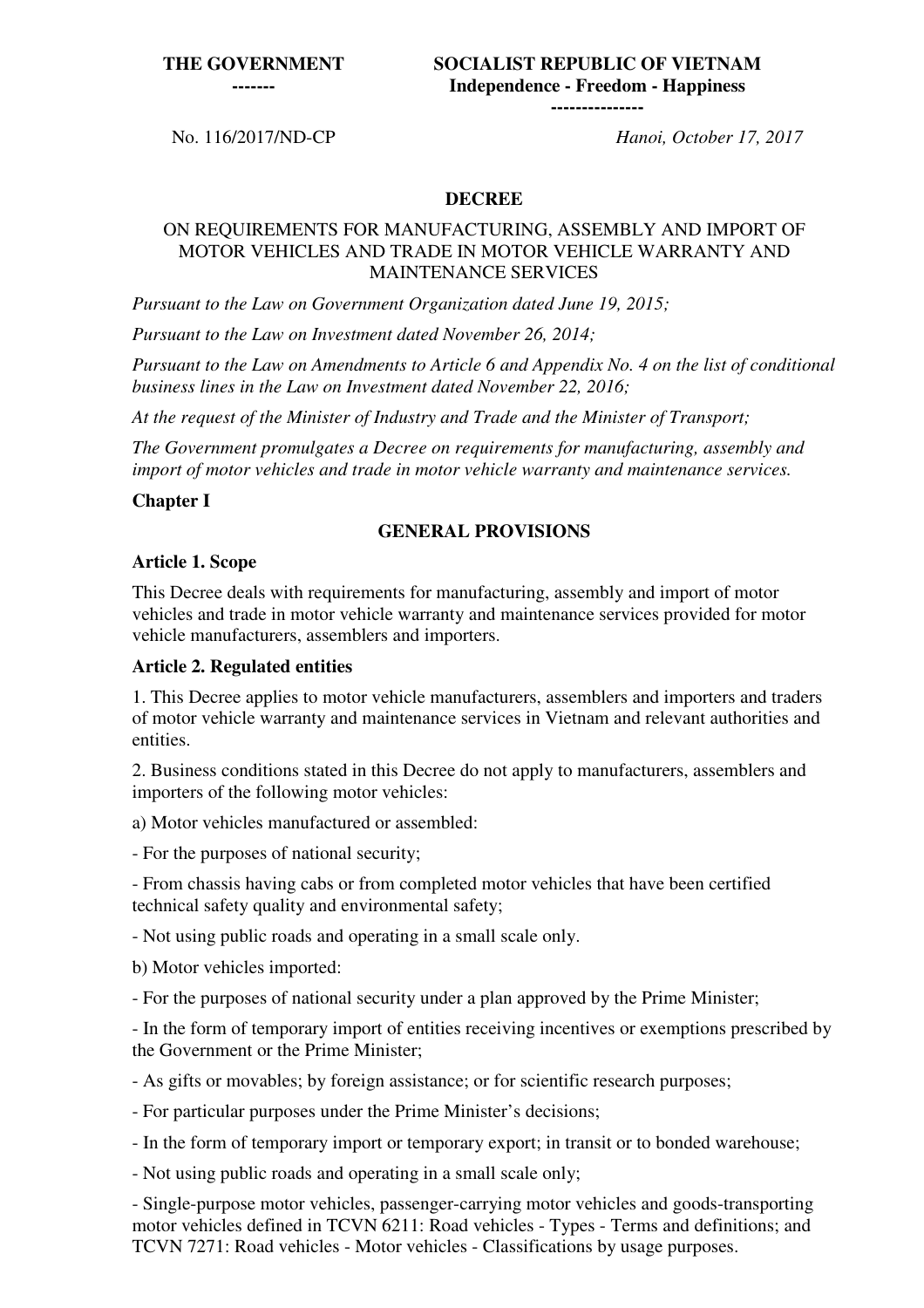3. This Decree does not apply to motor vehicle warranty and maintenance centers not providing motor vehicle warranty and maintenance services for motor vehicle manufacturers, assemblers and importers.

# **Article 3. Definitions**

For the purposes of this Decree, the terms below shall be construed as follows:

1. "motor vehicles" are identified within a number of road motor vehicle classes including cars, buses, trucks and single-purpose motor vehicles defined in TCVN 6211: Road vehicles - Types - Terms and definitions, TCVN 7271: Road vehicles - Motor vehicles - Classifications by usage purposes and chassis.

2. "chassis" means semi-finished motor vehicles with or without caps, without containers, passengers' seats or special-purpose gears.

3. "motor vehicle manufacturing and assembly" means:

a) The process of creating finished motor vehicles and chassis with or without cabs (engine is equipped with the under body frame) from parts, assemblies, components, subassemblies and systems;

b) The process of creating finished motor vehicles or making chassis with caps from chassis without caps.

4. "defective motor vehicle recall" means a request for returning defective motor vehicles in the process of design, manufacturing or assembly that have been sold in the market made by an motor vehicle manufacturer, assembler or importer in case of safety issues.

5. "scrap motor vehicle recall" means an act of receiving and collecting scrap motor vehicles to manage and disposed of in accordance with regulations of law on environmental protection.

6. "warranty" is liability of the motor vehicle manufacturer, assembler or importer for the quality of the motor vehicles that have been sold in certain circumstances.

7. "maintenance" is the work to be carried out under the guidance of the motor vehicle manufacturer or assembler in order to maintain normal operation of motor vehicles.

8. "motor vehicle warranty or maintenance center" is a qualified organization providing warranty or carrying out maintenance of motor vehicles specified herein.

9. "imported second-hand motor vehicle" is an motor vehicle registered to be sold in an importing country before entering a checkpoint in Vietnam.

10. "imported motor vehicle batch" means motor vehicles included in a manifest declaring imported goods made by the motor vehicle importer.

11. "certificate of eligible imported motor vehicle class" is a certificate issued as a result of inspection, testing and recognition carried out by a foreign authority or organization responsible for technical and environmental safety of each class of motor vehicle imported into Vietnam.

12. "copy" is defined as:

a) an authenticated copy (if the application is sent by post or in person);

b) a copy enclosed with the original copy (if the application is sent in person);

c) a scan of the original (if the application is sent via the Internet);

# **Article 4. Responsibilities for motor vehicle warranty and maintenance**

1. Motor vehicle manufacturers, assemblers and importers shall provide motor vehicle warranty in accordance with regulations of law on protection of consumers' benefits.

2. For brand-new motor vehicles, the warranty period shall be at least 3 years or 100,000 km for cars, at least 2 years or 50,000 km for buses and at least 1 year or 30,000 km for the remaining classes of motor vehicles depending on preceding requirements.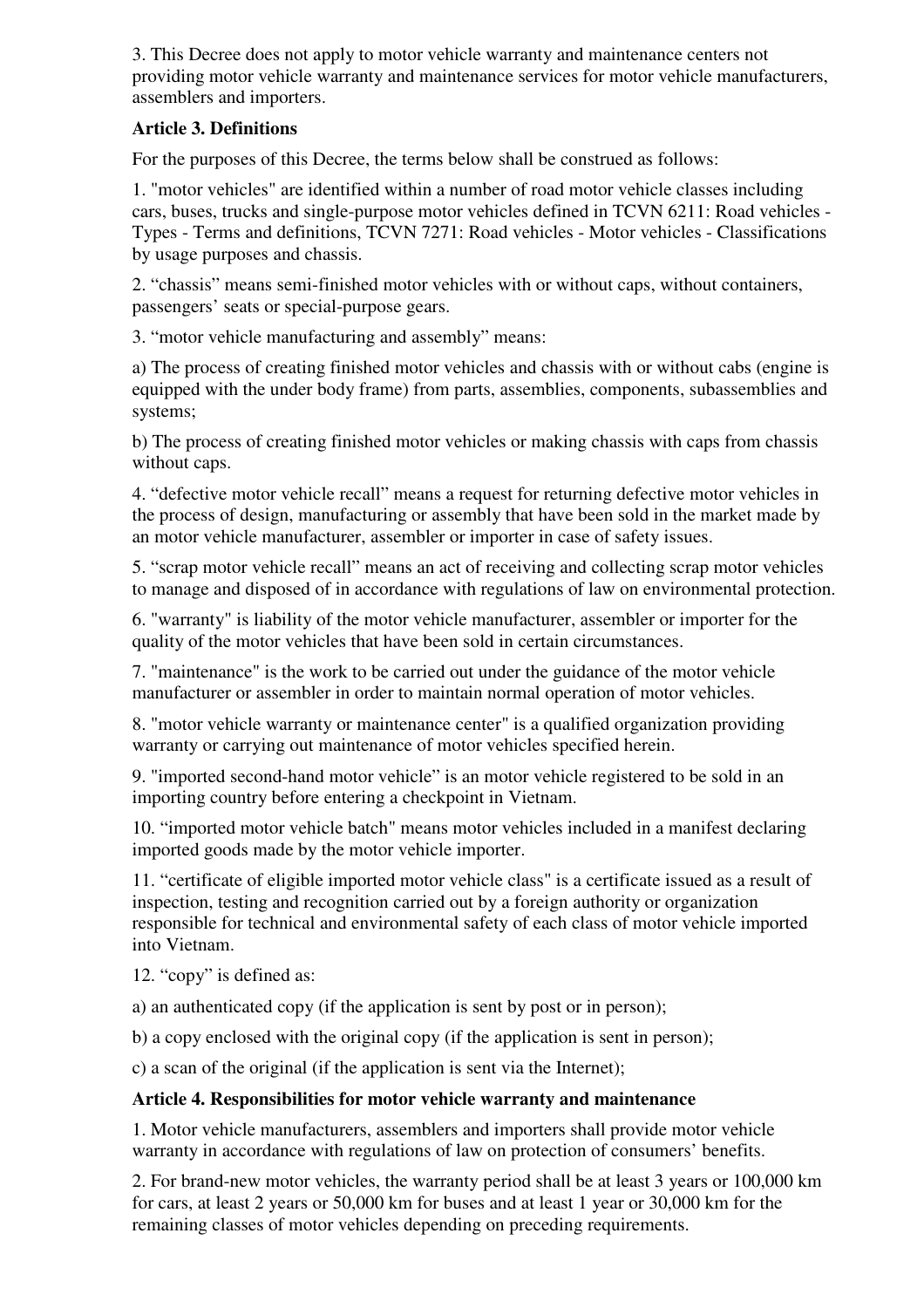3. For imported second-hand motor vehicles, the warranty period shall be at least 2 years or 50,000 km for cars and at least 1 year or 20,000 km for the remaining classes of motor vehicles depending on preceding requirements.

4. Motor vehicle manufacturers, assemblers and importers shall publish information about warranty periods, contents and requirements; warranty cycles and tasks; addresses of eligible warranty/maintenance centers mentioned herein and other necessary information serving the warranty or maintenance.

# **Article 5. Responsibilities for defective and scrap motor vehicle recall**

1. Motor vehicle manufacturers, assemblers and importers shall recall defective motor vehicles according to regulations of law.

2. All costs related to defective motor vehicle recall shall be covered by motor vehicle manufacturers, assemblers and importers.

3. Motor vehicle manufacturers, assemblers and importers shall recall scrap motor vehicles according to regulations of law on environmental safety.

# **Article 6. Responsibilities for ensuring technical and environmental safety of domestically manufactured or assembled motor vehicles and imported motor vehicles**

1. Domestically manufactured or assembled motor vehicles:

a) In the cases where a class of motor vehicle has a change of comfort and aesthetics but does not change the technical and environmental safety parameters used as the basis for granting the class certificate, the motor vehicle manufacturer/assembler shall be entitled to use certification results that a competent authority has granted the certificate of technical and environmental safety quality for the previous motor vehicle class;

b) Automotive parts, assemblies, components and subassemblies applying national technical regulations shall be tested and certified under corresponding national technical regulations in Vietnam;

c) Imported automotive parts, assemblies, components and subassemblies that have been recognized the compliance with the quality from countries or territories that Vietnam has concluded a mutual agreement on certification of motor vehicles shall comply with such agreement;

d) If types of automotive parts, assemblies, components and subassemblies that a Vietnamese quality management authority has granted a certificate to a legal representative in Vietnam of a foreign manufacturer, the motor vehicle manufacturer/assembler shall be entitled to use such types without re-testing or re-certification;

dd) Inspection and certification results of motor vehicle quality, automotive parts, assemblies, components and subassemblies shall be valid for 36 months.

2. Imported motor vehicles:

a) Imported brand-new motor vehicles

- When conducting inspections or testing, the motor vehicle importer shall provide the quality management authority with the following documents: A copy of the certificate of eligible imported motor vehicle class issued by a foreign competent authority; a factory quality control slip prepared by a foreign motor vehicle manufacturer/assembler for each motor vehicle; valid documents on assessment results of quality assurance conditions of the foreign motor vehicle manufacturer/assembler for the factory producing imported motor vehicle classes issued by a foreign competent authority;

- Imported brand-new motor vehicles shall be inspected by the quality management authority for each shipment. The model of each motor vehicle class in each shipment shall have emission and technical safety quality inspected or tested. If inspected or tested motor vehicle models fail to satisfy regulations on emission and technical safety quality, the importer shall re-export all motor vehicles of the same class in such shipment;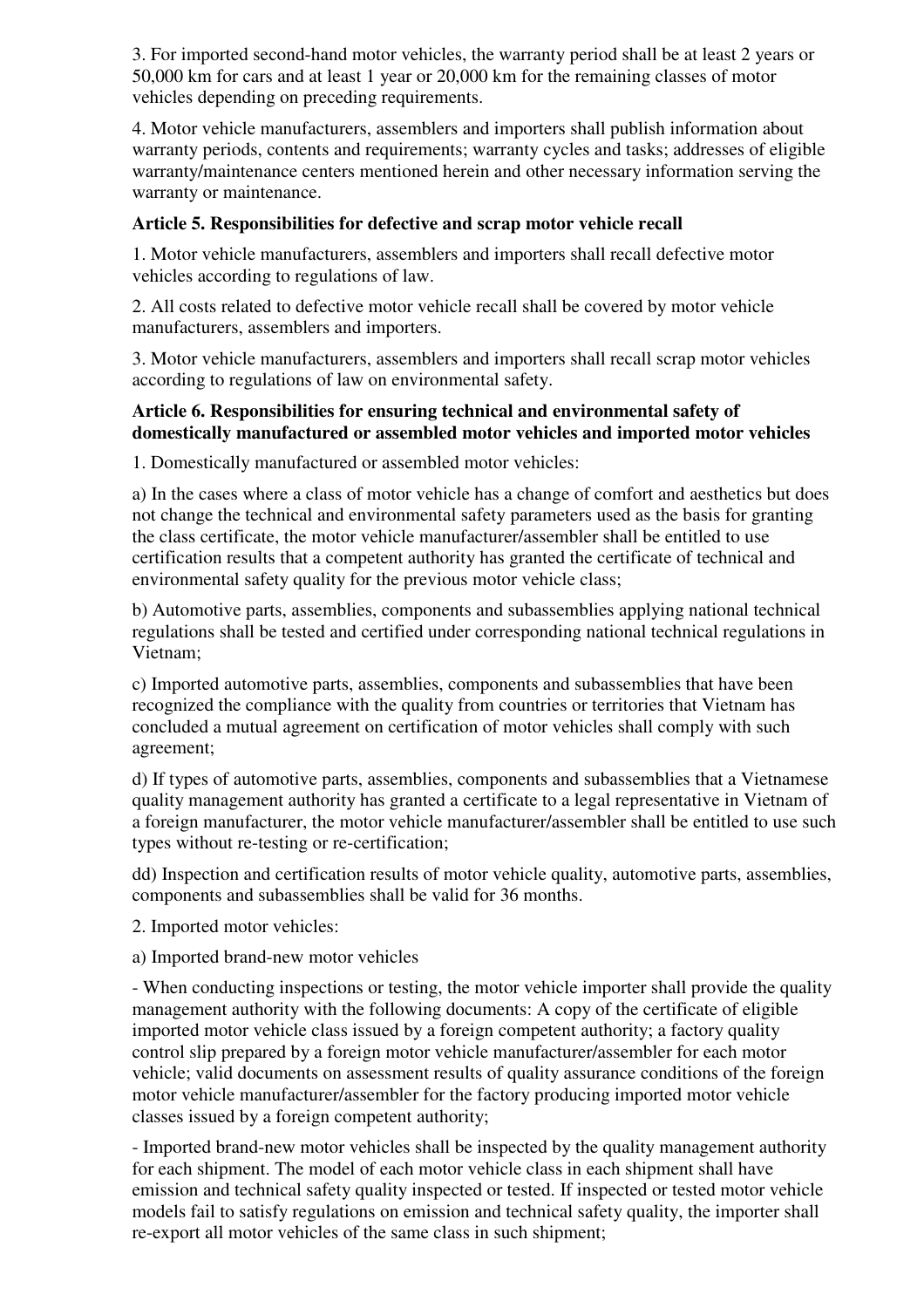- Imported motor vehicles that have been recognized the compliance with the quality from countries or territories that Vietnam has concluded the mutual agreement on certification of motor vehicles shall comply with such agreement.

b) Imported second-hand motor vehicles

- Imported second-hand motor vehicles shall be motor vehicles registered to be sold in countries having the emission standard equivalent or higher than that in Vietnam;

- Imported second-hand motor vehicles shall have technical and environmental safety quality inspected for each motor vehicle;

- When following inspection procedures, the importer of second-hand motor vehicles shall provide the quality management authority with a valid certificate of registered motor vehicle for sale issued by the foreign competent authority or equivalent documents before exporting.

3. The Ministry of Transport shall specify and provide guidelines for carrying out inspections of technical and environmental safety quality for domestically manufactured/assembled motor vehicles and imported motor vehicles.

# **Chapter II**

# **REQUIREMENTS FOR MOTOR VEHICLE MANUFACTURING AND ASSEMBLY**

# **Article 7. Requirements for motor vehicle manufacturing and assembly**

The motor vehicle manufacturer/assembler established according to regulations of law shall be issued with the certificate of motor vehicle manufacturing/assembly when the following requirements are fully satisfied:

1. Facilities:

a) The manufacturer/assembler has the legal rights to use the factory, assembly line, welding line, painting line, quality control line and testing road meeting the minimum requirements stated in Appendix I attached hereto;

b) The motor vehicle warranty/maintenance center owned/leased by the manufacturer/assembler or belonging to the dealer network authorized by such manufacturer/assembler meets the requirements mentioned herein.

2. Each technician responsible for motor vehicle production line and assembly line has at least a bachelor's degree in mechanical engineering or motor vehicles and at least 5-year experience of motor vehicle manufacturing or assembly.

3. There are sufficient personnel and plans to ensure occupational safety and hygiene in accordance with regulations of law on occupational safety and hygiene.

4. The manufacturer/assembler fulfills all fire safety requirements and plans under regulations of law on fire safety.

5. The motor vehicle factory has sufficient documents on environmental safety approved by a competent authority according to regulations of law on environmental safety.

# **Article 8. Issuance of certificates of eligibility for motor vehicle manufacturing/assembly**

1. The Ministry of Industry and Trade shall have the power to issue certificates of eligibility for motor vehicle manufacturing/assembly.

2. An application for issuance of the certificate of eligibility for motor vehicle manufacturing/assembly includes:

a) A completed application form provided in the specimen No. 1 of Appendix II attached hereto;

b) A copy of the enterprise registration certificate or equivalent documents;

c) A copy of the list of equipment used for the production line or assembly line mentioned in Point a Clause 1 Article 7 herein;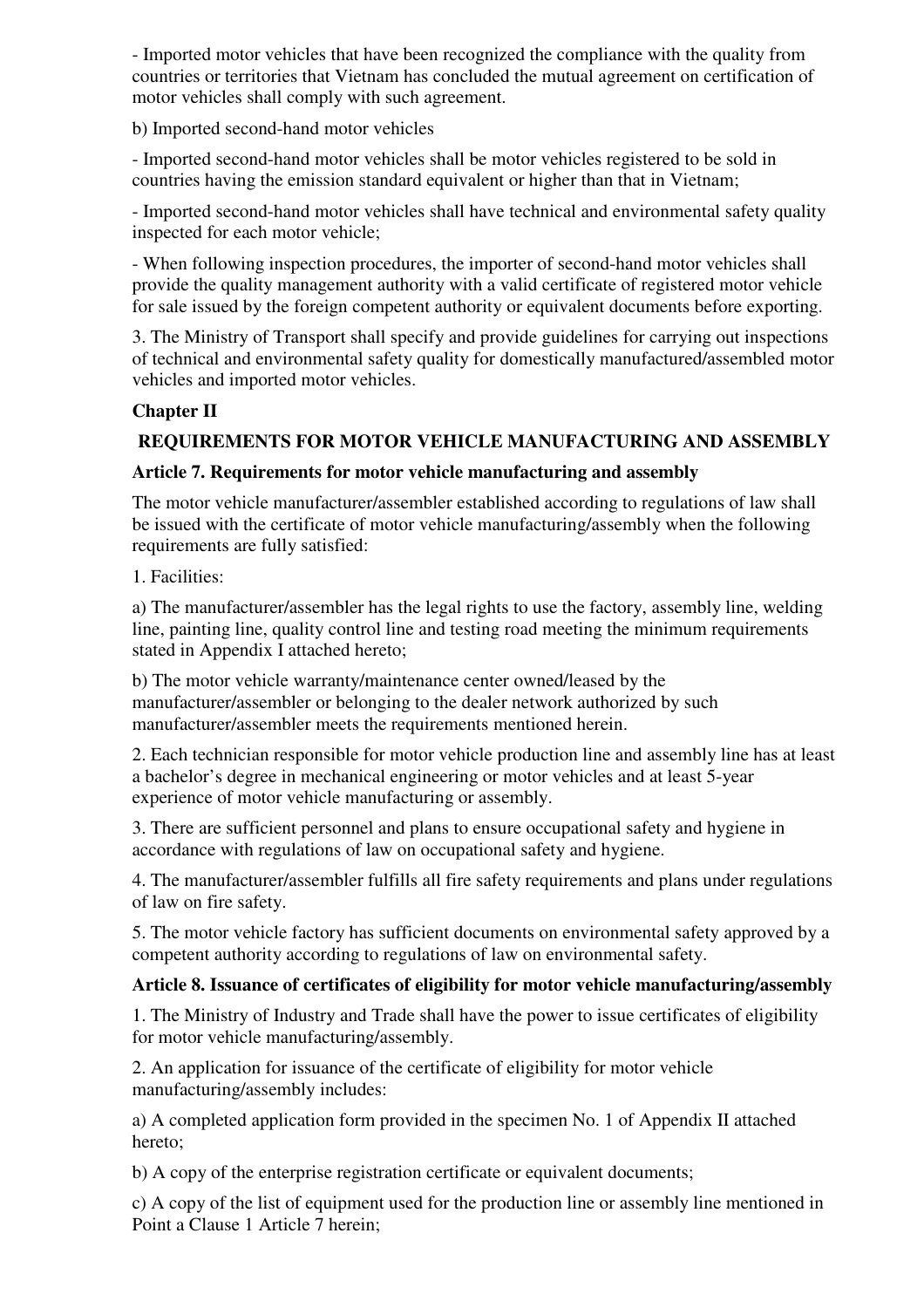d) A copy of the notes and layout of the motor vehicle factory;

dd) A copy of the notes and layout of the motor vehicle testing road;

e) A copy of any relevant degree of the technician responsible for motor vehicle production line or assembly line;

g) A copy of the document proving that the manufacturer/assembler's motor vehicle warranty/maintenance center meets the requirements stated herein;

h) A copy of the document proving the fulfillment of occupational safety and hygiene, fire and environmental safety in accordance with regulations of law.

3. Procedures for issuance of the certificate of eligibility for motor vehicle manufacturing/assembly:

a) The motor vehicle manufacturer/assembler (applicant) shall submit 1 set of application mentioned in Clause 2 this Article, in person, by post or in any other satisfactory manner, to the Ministry of Industry and Trade;

b) If the application is invalid, the Ministry of Industry and Trade shall make a request for additional documents to the applicant within 5 working days from the day on which the application is received;

c) If the application is valid, the Ministry of Industry and Trade shall notify the applicant of specific time for an inspection visit to the applicant's factory within 5 working days from the day on which the application is received. Time limit for the inspection visit is 15 working days from the date of notification.

If the inspection results are not satisfactory, the Ministry of Industry and Trade shall inform the applicant of the fulfillment of requirements within 5 working days from the day on which the inspection visit is done;

d) The certificate of eligibility for motor vehicle manufacturing/assembly (provided in the specimen No. 4 of Appendix II attached hereto) shall be issued within 5 working days from the day on which the inspection results of the application are given and the inspection visit is satisfactory. If the application is rejected, the Ministry of Industry and Trade shall provide the applicant with a written explanation;

dd) The applicant shall receive the certificate of eligibility for motor vehicle manufacturing/assembly, in person, by post (if required) or in any other satisfactory manner, from the Ministry of Industry and Trade.

### **Article 9. Issuance of revised certificates of eligibility for motor vehicle manufacturing/assembly**

1. The certificate of eligibility for motor vehicle manufacturing/assembly shall be issued in case of any revision to the contents in such certificate.

2. An application for issuance of the revised certificate of eligibility for motor vehicle manufacturing/assembly includes:

a) A completed application form provided in the specimen No. 2 of Appendix II attached hereto;

b) A copy of the certificate;

c) Relevant documents proving the revised contents.

3. Procedures for issuance of the revised certificate of eligibility for motor vehicle manufacturing/assembly:

a) The applicant shall submit 1 set of application mentioned in Clause 2 this Article, in person, by post or in any other satisfactory manner, to the Ministry of Industry and Trade;

b) If the application is invalid, the Ministry of Industry and Trade shall make a request for additional documents to the applicant within 5 working days from the day on which the application is received;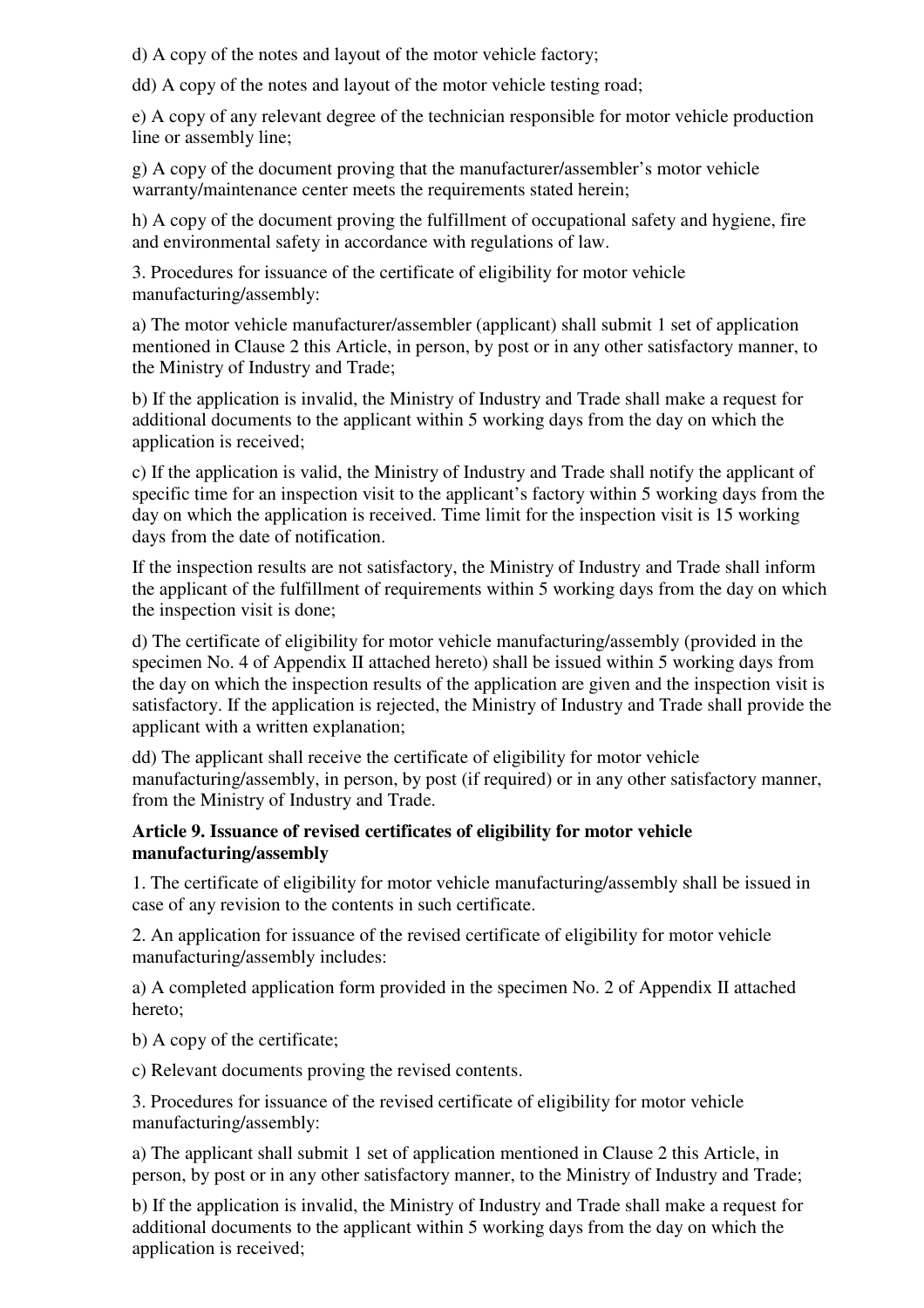c) If the inspection visit to the applicant's factory is required, the Ministry of Industry and Trade shall notify the applicant of specific time and organize the inspection visit within 5 working days from the day on which the application is received. Time limit for the inspection visit is 10 working days from the date of notification;

d) Within 5 working days from the day on which the inspection results of the application are given and the inspection visit (if any) is satisfactory, the Ministry of Industry and Trade shall consider issuing the revised certificate to the applicant. If the application is rejected, the Ministry of Industry and Trade shall provide the applicant with a written explanation.

4. Within 2 working days from the day on which the new certificate is issued, the applicant shall return the old one to the Ministry of Industry and Trade.

# **Article 10. Reissue of certificates of eligibility for motor vehicle manufacturing/assembly**

1. In the cases where the certificate of eligibility for motor vehicle manufacturing/assembly is lost or damaged, the applicant shall submit an application including a completed application form provided in the specimen No. 3 of Appendix II attached hereto.

2. Procedures for reissue of the certificate of eligibility for motor vehicle manufacturing/assembly:

a) The applicant shall submit 1 set of application mentioned in Clause 1 this Article, in person, by post or in any other satisfactory manner, to the Ministry of Industry and Trade;

b) If the application is invalid, the Ministry of Industry and Trade shall make a request for additional documents to the applicant within 5 working days from the day on which the application is received;

c) Within 5 working days from the day on which the valid application is received, the Ministry of Industry and Trade shall consider reissuing the certificate to the applicant. If the application is rejected, the Ministry of Industry and Trade shall provide the applicant with a written explanation.

### **Article 11. Periodic and ad hoc inspections and supervision of motor vehicle manufacturers/assemblers**

1. Periodic and inspections and supervision

The Ministry of Industry and Trade shall take charge and cooperate with relevant authorities in setting up inspectorates to inspect motor vehicle manufacturers/assemblers having certificates every 24 months throughout the country.

# 2. Ad hoc inspections

The Ministry of Industry and Trade shall cooperate with relevant authorities in setting up inspectorates to conduct ad hoc inspections of motor vehicle manufacturers/assemblers in the following cases:

a) There is information proving that motor vehicle manufacturers/assemblers violate against regulations on the trading requirements stated herein;

b) Written requests made by law enforcement forces are given.

3. Inspection contents: Assessment of maintaining the operation and trading requirements of motor vehicle manufacturers/assemblers in accordance with registered and certified contents including carrying out inspections of legal documents, facilities, technological lines and the compliance with the provisions stated herein.

4. Inspection contents shall be made into a record provided in the specimen No. 9 of Appendix II attached hereto. If any violation is found, the inspectorate shall report to relevant competent authorities.

### **Article 12. Suspension and revocation of certificates of eligibility for motor vehicle manufacturing/assembly**

1. The certificate of eligibility for motor vehicle manufacturing/assembly shall be suspended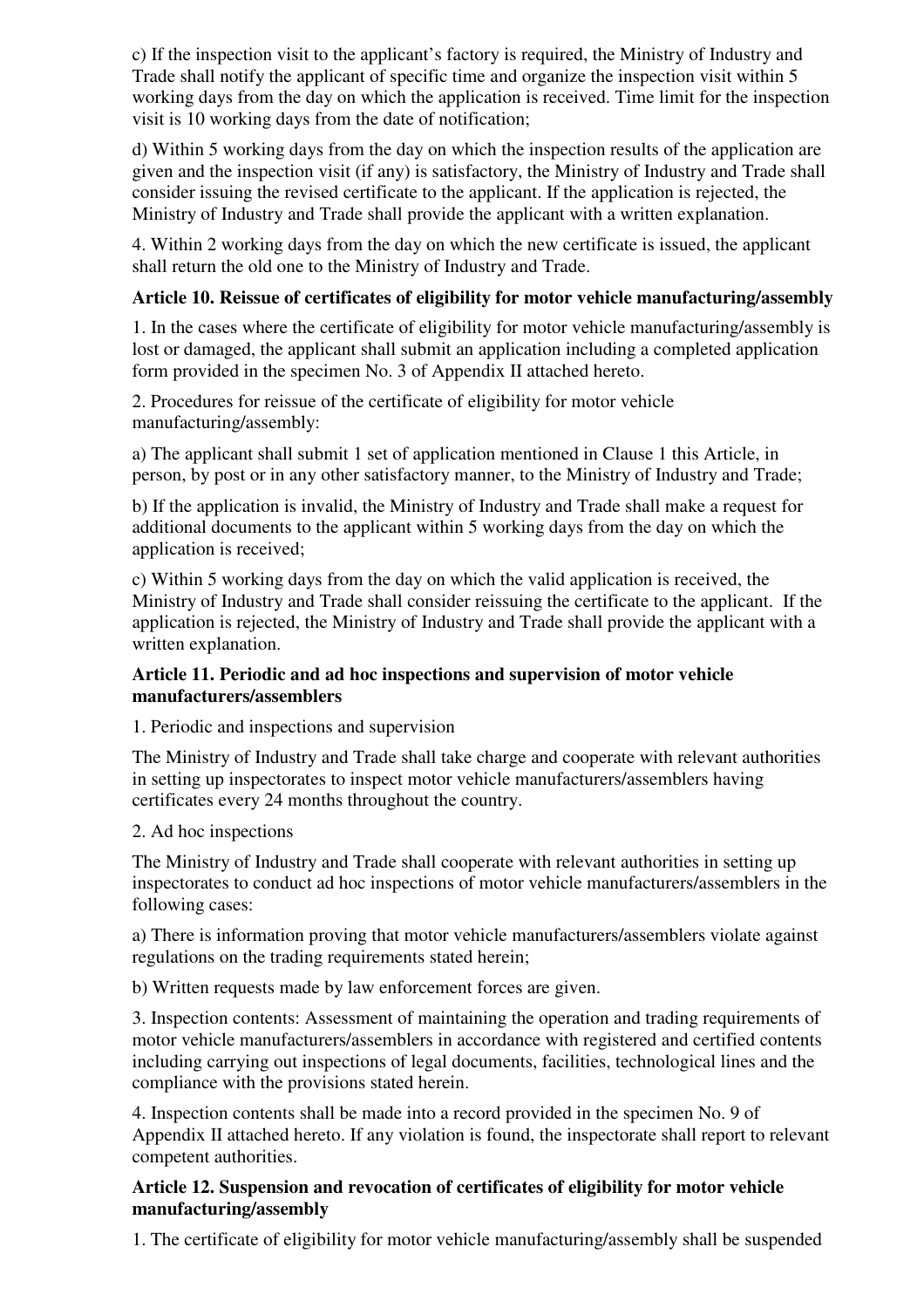in any of the following cases:

a) Failure to fulfill the trading requirements specified herein;

b) Failure to comply with regulations of law on defective or scrap motor vehicle recall and motor vehicle warranty;

c) Failure to make reports according to the provision of Clause 5 Article 13 herein.

The suspension of the certificate of eligibility for motor vehicle manufacturing/assembly shall be removed if the motor vehicle manufacturer/assembler takes actions against all violations within 6 months from the day on which the certificate is suspended.

2. The certificate of eligibility for motor vehicle manufacturing/assembly shall be revoked in any of the following cases:

a) Dissolution or bankruptcy;

b) Revocation of enterprise registration certificate or equivalent documents by a competent authority;

c) Wrong information or fake application for issuance of the certificate;

d) Leasing out, borrowing or falsification of the certificate;

dd) Failure to manufacture or assemble motor vehicles within 12 consecutive months from the issue date of the certificate;

e) Failure to comply with regulations of law on defective or scrap motor vehicle recall and motor vehicle warranty;

g) Failure to take actions against all the violations mentioned in Clause 1 this Article within 6 months from the day on which the certificate is suspended.

3. The certificate of eligibility for motor vehicle manufacturing/assembly shall be suspended or revoked according to the Minister of Industry and Trade's decision specifying reasons for suspension or revocation.

4. Within 5 working days from the day on which the decision on revocation is given, the motor vehicle manufacturer/assembler shall return the certificate to the Ministry of Industry and Trade.

5. The Ministry of Industry and Trade shall inform the certificate registration authority and publish information about suspension or revocation of the certificate.

6. After the certificate is revoked, the motor vehicle manufacturer/assembler shall be entitled to have a new certificate issued provided that he/she follows the procedures specified in Article 8 herein.

# **Article 13. Responsibilities of motor vehicle manufacturers and assemblers**

1. Comply with trading requirements and ensure the fulfillment of responsibility for motor vehicle warranty and maintenance, defective and scrap motor vehicle recall stated herein.

2. Facilitate periodic and ad hoc inspections and supervision carried out by competent authorities.

3. Develop the quality management system under ISO 9001:2015 or equivalents and apply it to the production process within 12 months from the day on which certificates of eligibility for motor vehicle manufacturing/assembly are issued.

4. Provide the following documents for buyers:

a) Motor vehicle manuals in Vietnamese;

b) Warranty books specifying information about warranty periods and conditions; maintenance cycles and tasks; addresses of motor vehicle warranty/maintenance centers and other necessary information serving warranty/maintenance.

5. Make reports on the motor vehicle manufacturing/assembly according to the specimen No.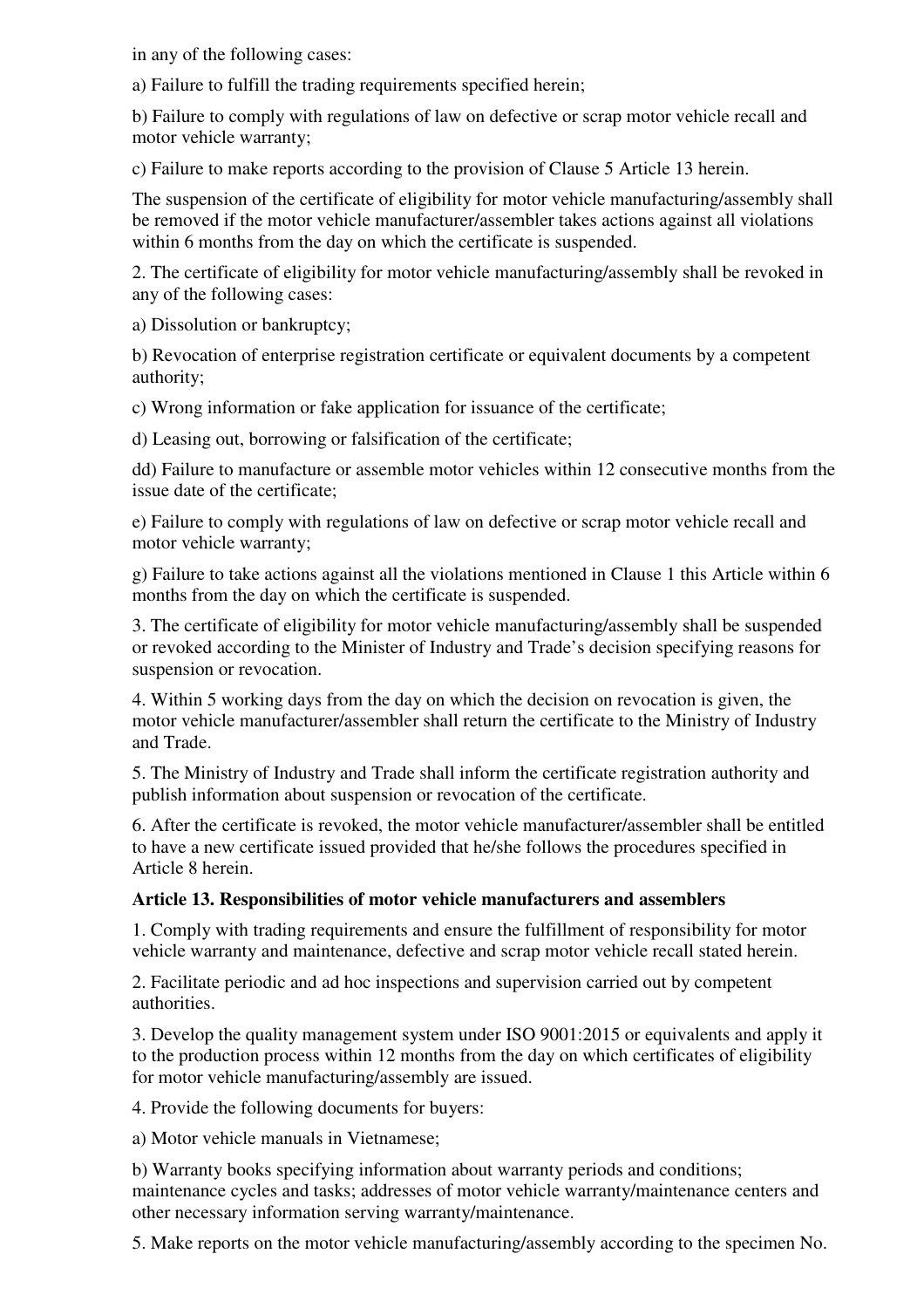10 of Appendix II attached hereto before January 30 every year to the Ministry of Industry and Trade or make such reports on an ad hoc basis at the request of the Ministry of Industry and Trade.

# **Chapter III**

# **REQUIREMENTS FOR MOTOR VEHICLE IMPORT**

# **Article 14. General provisions of motor vehicle import**

1. Licenses for motor vehicle import shall only be considered granting to motor vehicle importers.

2. Importers shall be entitled to import motor vehicles after fulfilling all requirements and being issued with licenses for motor vehicle import mentioned herein.

3. Motor vehicle importers shall comply with regulations on management of imported motor vehicles stated in this Decree and relevant legal documents.

# **Article 15. Requirements for motor vehicle import**

The motor vehicle importer established under regulations of law shall be issue with the license for motor vehicle import when the following requirements are fully met:

1. The motor vehicle warranty/maintenance center owned/leased by the motor vehicle importer or belonging to the dealer network authorized by such importer meets the requirements mentioned herein.

2. There is a physical confirmation or document proving that the motor vehicle importer is eligible to represent a foreign motor vehicle manufacturer/assembler to recall defective motor vehicles imported into Vietnam.

# **Article 16. Issuance of licenses for motor vehicle import**

1. The Ministry of Industry and Trade shall have the power to issue licenses for motor vehicle import.

2. An application for issuance of the license for motor vehicle import consists of:

a) A completed application form provided in the specimen No. 5 of Appendix II attached hereto;

b) A copy of the enterprise registration certificate or equivalent documents;

c) A copy of the documents proving that the importer meets the motor vehicle import requirements stated in Article 15 herein including:

- A copy of the document proving that the importer's motor vehicle warranty/maintenance center meets the requirements stated herein.

- A copy of the physical confirmation or document proving that the motor vehicle importer is eligible to represent a foreign motor vehicle manufacturer/assembler to recall defective motor vehicles imported into Vietnam according to Clause 2 Article 15 herein that has been authenticated by a diplomatic mission of Vietnam in a foreign country.

3. Procedures for issuance of the license for motor vehicle import:

a) The motor vehicle importer (applicant) shall submit 1 set of application mentioned in Clause 2 this Article, in person, by post or in any other satisfactory manner, to the Ministry of Industry and Trade;

b) If the application is invalid, the Ministry of Industry and Trade shall make a request for additional documents to the applicant within 7 working days from the day on which the application is received;

c) Within 10 working days from the day on which the valid application is received, the Ministry of Industry and Trade shall consider issuing the license provided in the specimen No. 8 of Appendix II attached hereto to the applicant.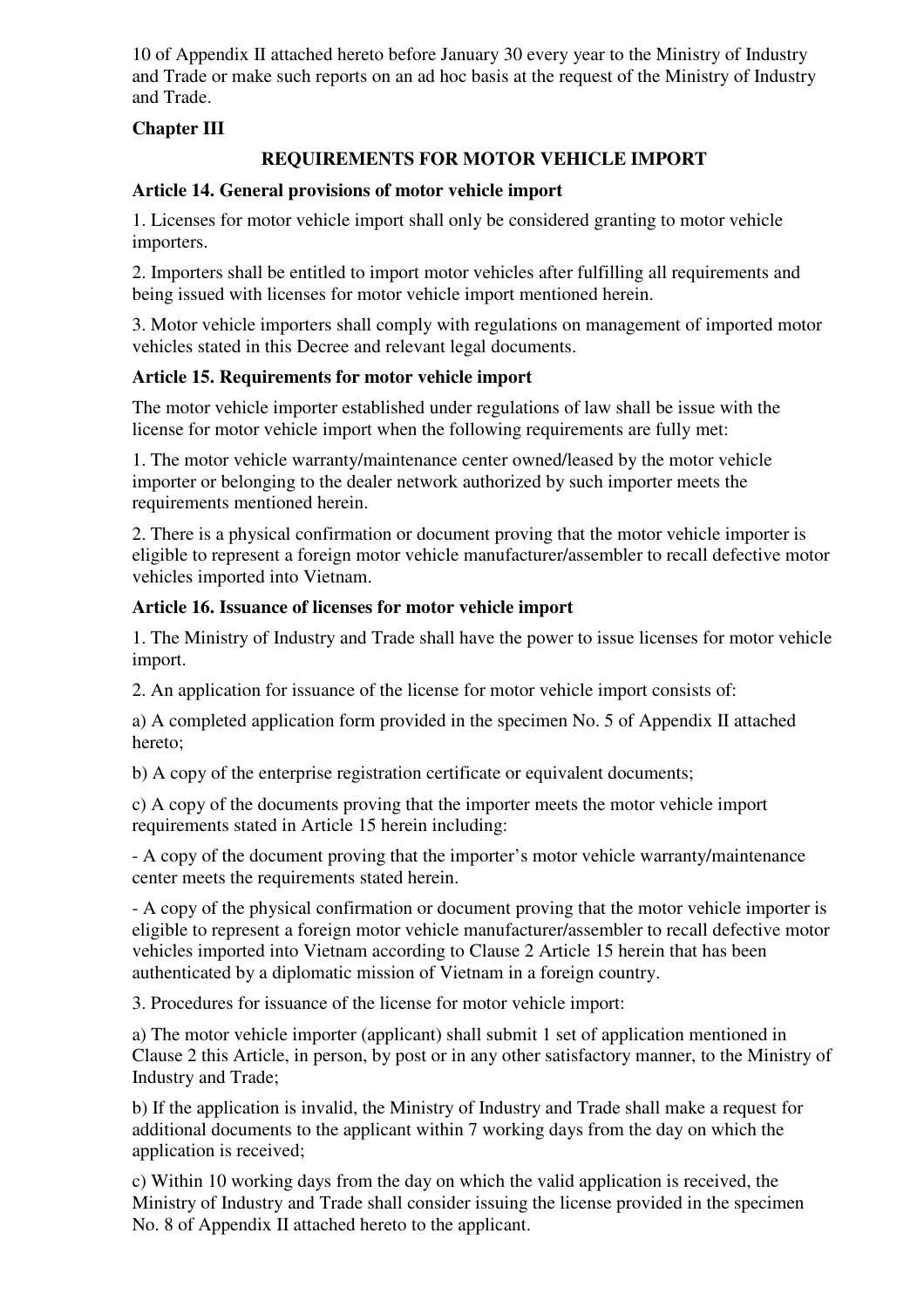The Ministry of Industry and Trade may notify the specific time for organizing an inspection visit of the requirements stated in Article 15 herein if necessary. Time limit for the inspection visit is 15 working days from the date of notification. Within 5 working days from the day on which the inspection results are given, the Ministry of Industry and Trade shall consider issuing the license to the applicant.

If the application is rejected, the Ministry of Industry and Trade shall provide the applicant with a written explanation.

d) The applicant shall receive the license, in person, by post (if required) or in any other satisfactory manner, from the Ministry of Industry and Trade.

# **Article 17. Issuance of revised licenses for motor vehicle import**

1. The license for motor vehicle import shall be issued in case of any revision to the contents in such license.

2. An application for issuance of the revised license for motor vehicle import includes:

a) A completed application form provided in the specimen No. 6 of Appendix II attached hereto;

b) A copy of the license;

c) Relevant documents proving the revised contents.

3. Procedures for issuance of the revised license for motor vehicle import:

a) The applicant shall submit 1 set of application mentioned in Clause 2 this Article, in person, by post or in any other satisfactory manner, to the Ministry of Industry and Trade;

b) If the application is invalid, the Ministry of Industry and Trade shall make a request for additional documents to the applicant within 7 working days from the day on which the application is received;

c) Within 10 working days from the day on which the valid application is received, the Ministry of Industry and Trade shall consider issuing the revised license to the applicant.

The Ministry of Industry and Trade may notify the specific time for organizing an inspection visit of the requirements stated in Article 15 herein if necessary. Time limit for the inspection visit is 15 working days from the date of notification. Within 5 working days from the day on which the inspection results are given, the Ministry of Industry and Trade shall consider issuing the revised license to the applicant.

If the application is rejected, the Ministry of Industry and Trade shall provide the applicant with a written explanation.

4. Within 2 working days from the day on which the new license is issued, the applicant shall return the old one to the Ministry of Industry and Trade.

# **Article 18. Reissue of licenses for motor vehicle import**

1. In the cases where the license for motor vehicle import is lost or damaged, the applicant shall submit an application including a completed application form provided in the specimen No. 7 of Appendix II attached hereto.

2. Procedures for reissue of the license for motor vehicle import:

a) The applicant shall submit 1 set of application mentioned in Clause 1 this Article, in person, by post or in any other satisfactory manner, to the Ministry of Industry and Trade;

b) If the application is invalid, the Ministry of Industry and Trade shall make a request for additional documents to the applicant within 7 working days from the day on which the application is received;

c) Within 7 working days from the day on which the valid application is received, the Ministry of Industry and Trade shall consider reissuing the license to the applicant. If the application is rejected, the Ministry of Industry and Trade shall provide the applicant with a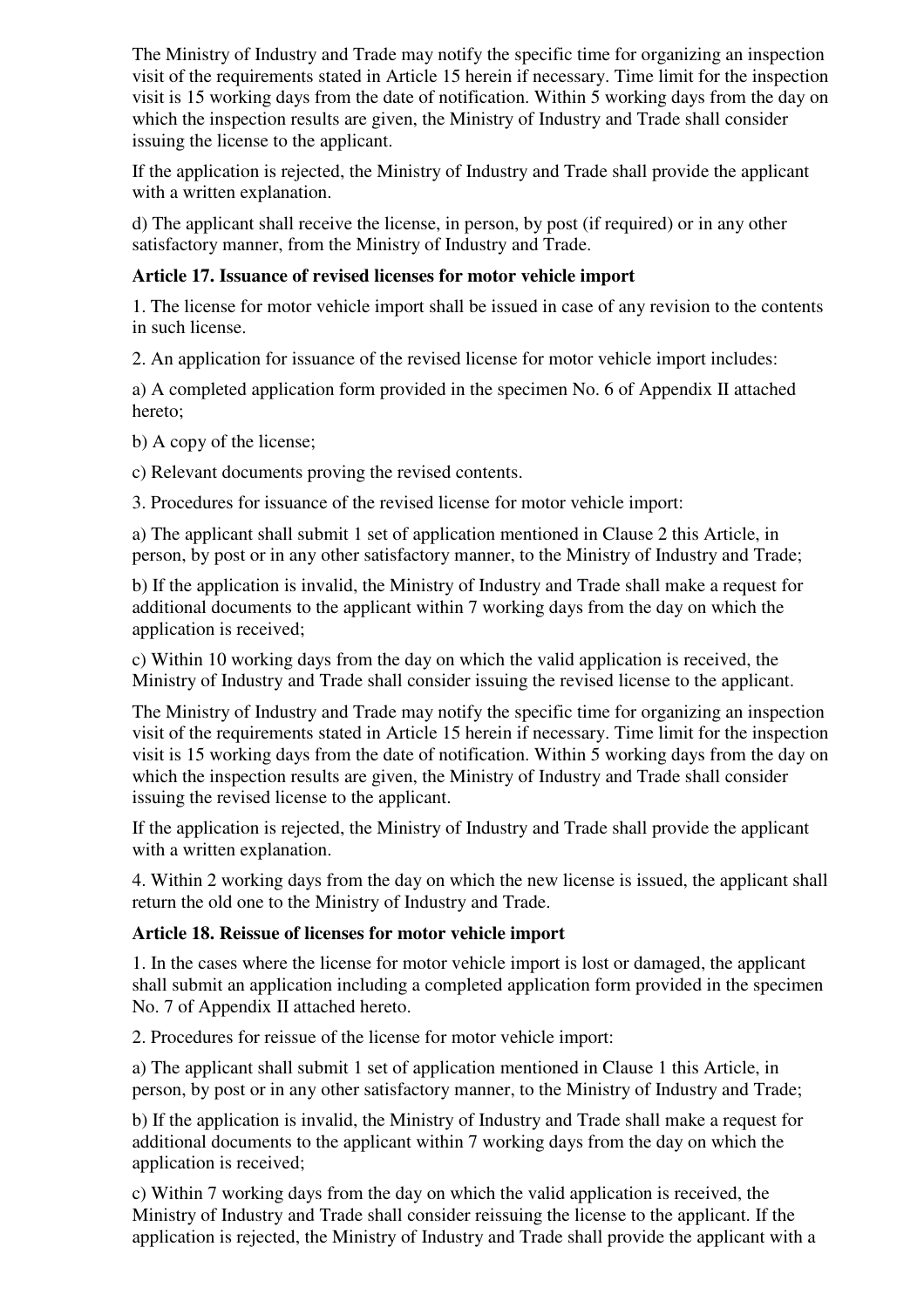written explanation.

# **Article 19. Suspension and revocation of licenses for motor vehicle import**

1. The license for motor vehicle import shall be suspended in any of the following cases:

a) Failure to fulfill requirements for defective or scrap motor vehicle recall and motor vehicle warranty;

b) Failure to provide or provide inadequate or incorrect motor vehicle manuals mentioned in Point a Clause 2 Article 20 herein;

c) Failure to provide warranty books or provide warranty conditions lower than those stated herein;

d) Failure to make reports specified in Clause 3 Article 20 herein after receiving a written notification from the Ministry of Industry and Trade.

The suspension of the license for motor vehicle import shall be removed if the motor vehicle importer takes actions against all violations within 6 months from the day on which the license is suspended.

2. The license for motor vehicle import shall be revoked in any of the following cases:

a) Return of the license made by the motor vehicle importer;

b) Dissolution or bankruptcy;

c) Revocation of enterprise registration certificate or equivalent documents by a competent authority;

d) Wrong information or fake application for issuance of the license;

dd) Leasing out, borrowing or falsification of the license;

e) Failure to fulfill the requirements for motor vehicle warranty/maintenance centers stated herein in the course of motor vehicle import;

g) Failure to trade in imported motor vehicles within 12 consecutive months from the issue date of the license;

h) Failure to take actions against all the violations mentioned in Clause 1 this Article within 6 months from the day on which the license is suspended.

3. The license for motor vehicle import shall be suspended or revoked according to the Minister of Industry and Trade's decision specifying reasons for suspension or revocation.

4. Within 5 working days from the day on which the decision on revocation is given, the applicant shall return the license to the Ministry of Industry and Trade.

5. The Ministry of Industry and Trade shall inform the customs and publish information about suspension or revocation of the license.

6. After the license is revoked, the motor vehicle importer shall be entitled to have a new license issued provided that he/she follows the procedures specified in Article 16 herein.

# **Article 20. Responsibilities of motor vehicle importers**

1. Comply with trading requirements and ensure the fulfillment of responsibility for motor vehicle warranty and maintenance, defective and scrap imported motor vehicle recall stated herein.

2. Provide the following documents for buyers:

a) Motor vehicle manuals in Vietnamese or translated into Vietnamese from the manuals provided by the foreign motor vehicle manufacturer/assembler;

b) Warranty books specifying information about warranty periods and conditions; maintenance cycles and tasks; addresses of motor vehicle warranty/maintenance centers and other necessary information serving warranty/maintenance.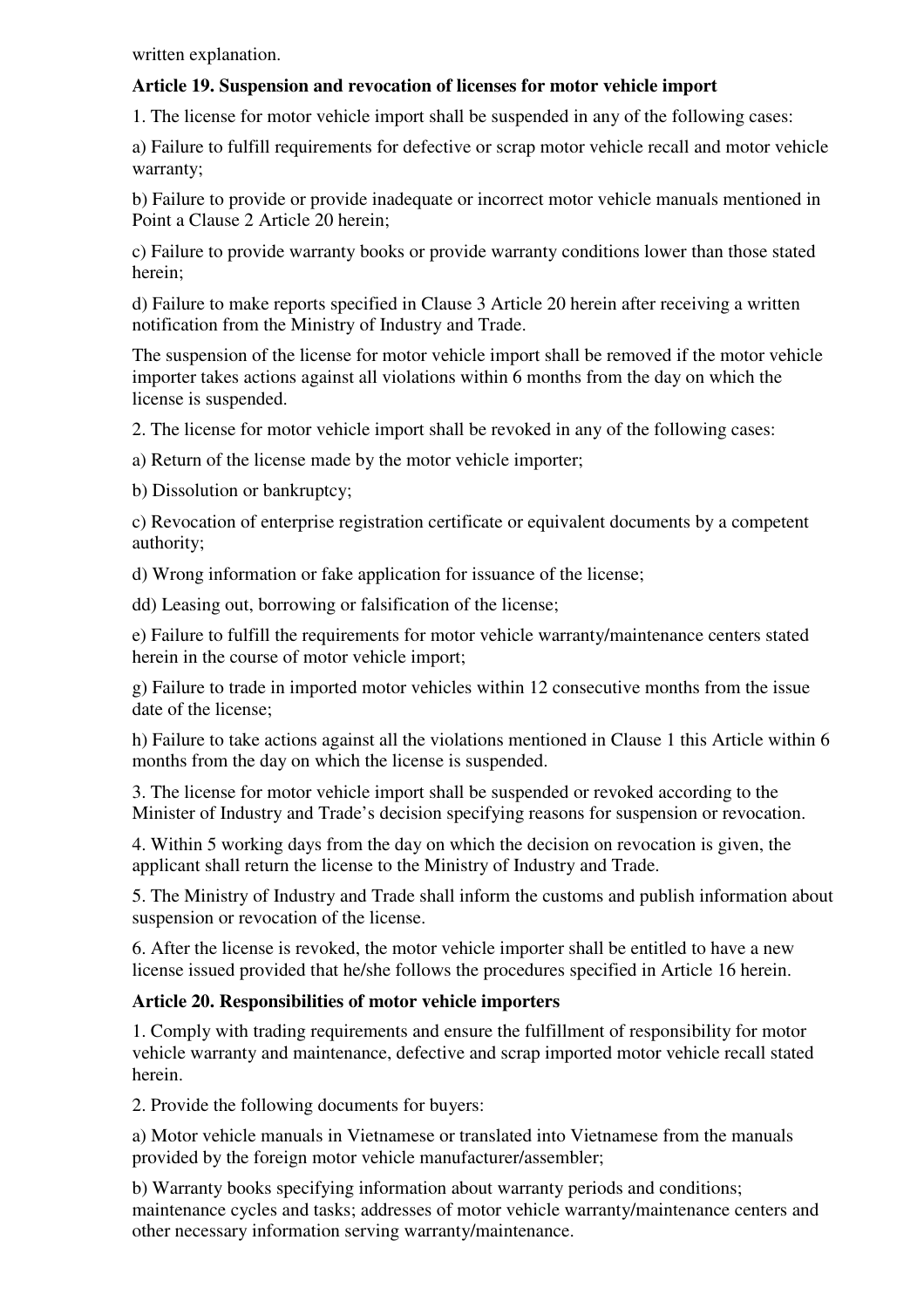3. Make reports on the motor vehicle import according to the specimen No. 11 of Appendix II attached hereto before January 30 every year to the Ministry of Industry and Trade.

# **Chapter IV**

# **REQUIREMENTS FOR TRADING IN MOTOR VEHICLE WARRANTY AND MAINTENANCE SERVICES**

### **Article 21. Requirements for motor vehicle warranty and maintenance centers**

A trader of motor vehicle warranty/maintenance center established according to regulations of law shall be issued with a certificate of eligible motor vehicle warranty/maintenance center when the following requirements are fully satisfied:

1. The factory is built on the land area under legal ownership of the trader.

2. The premises and factory ensure warranty/maintenance services.

3. There are areas for reception, transfer, maintenance, repair, factory inspection, operation building, warehouse storing automotive parts and accessories and motor vehicle wash to meet the workload.

4. There are adequate facilities for motor vehicle warranty/maintenance services. Measurement facilities used for motor vehicle warranty/maintenance services comply with regulations of law on measurement.

5. The equipment used to diagnose engines and specifications of motor vehicles (in case of motor vehicles having electronic control units) is suitable for the motor vehicle classes that the center in charge. Diagnosing equipment software complies with regulations on intellectual property rights.

6. Personnel and quality management system ensure the quality of motor vehicle warranty/maintenance services.

The aforesaid requirements shall satisfy requirements for premises, facilities, personnel and quality management system for motor vehicle maintenance and repair centers for each corresponding motor vehicle class mentioned in the national standard TCVN 11794 on motor vehicle warranty and maintenance centers and equivalent vehicles.

7. Commitments are made to technical support and provision of automotive parts and accessories for motor vehicle warranty/maintenance services of:

a) Domestic manufacturers/assemblers (if providing warranty/maintenance services for domestic manufacturers/assemblers); or

b) Foreign manufacturers/assemblers (if providing warranty/maintenance services for motor vehicle importers).

8. There are sufficient personnel and plans to ensure occupational safety and hygiene in accordance with regulations of law on occupational safety and hygiene.

9. The trader fulfills all fire safety requirements and plans under regulations of law on fire safety.

10. The trader has sufficient documents on environmental safety approved by a competent authority according to regulations of law on environmental safety.

#### **Article 22. Issuance of certificates of eligible motor vehicle warranty/maintenance center**

1. The Vietnam Register affiliated to the Ministry of Transport (hereinafter referred to as "inspecting authority") shall have the power to issue certificates of eligible motor vehicle warranty/maintenance center.

2. An application for issuance of the certificate of eligible motor vehicle warranty/maintenance center includes:

a) A completed application form provided in the specimen No. 12 of Appendix II attached hereto;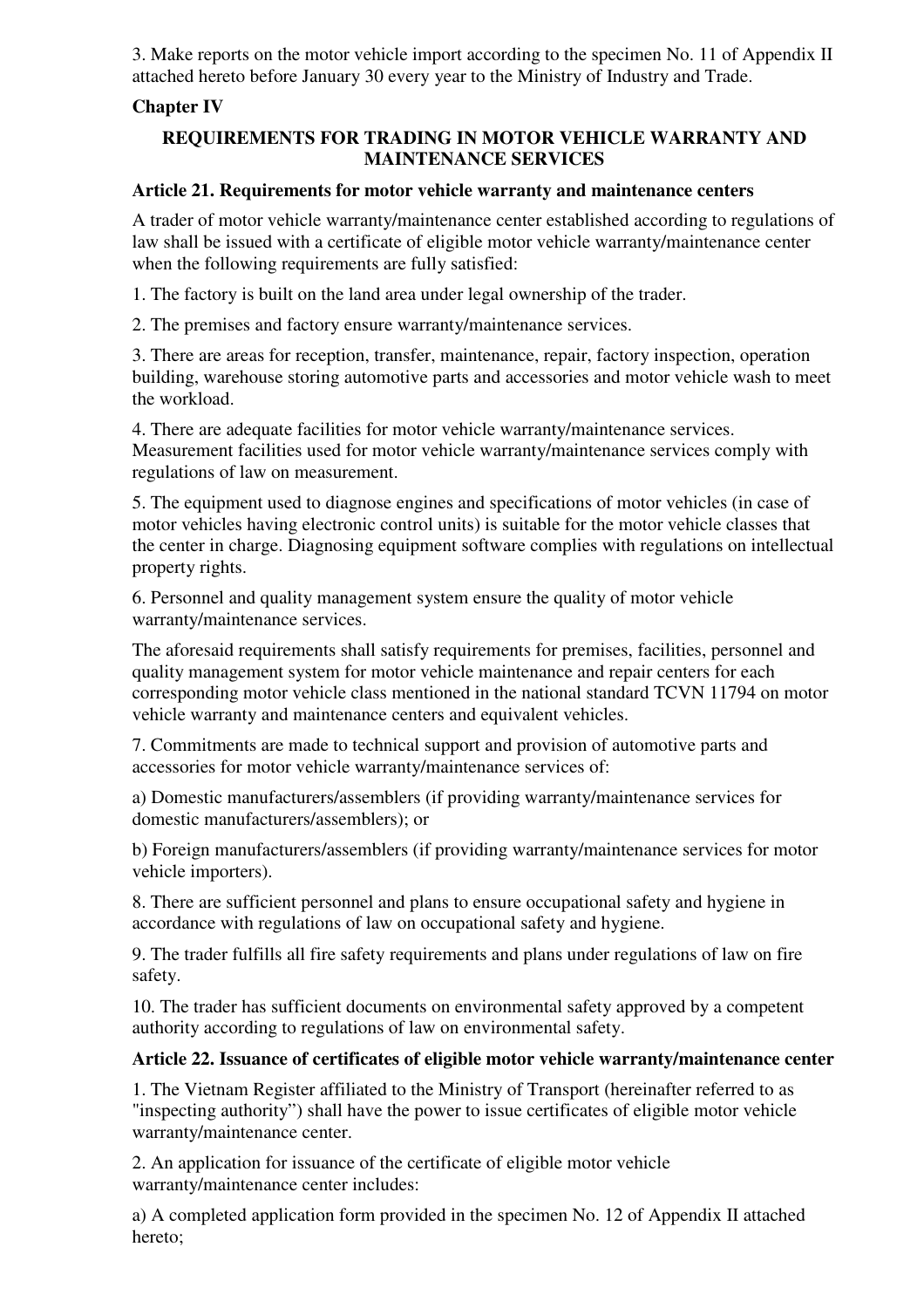b) A copy of the enterprise registration certificate or equivalent documents;

c) A record on capacity and facilities of the center provided in the specimen No. 13 of Appendix II attached hereto;

d) A copy of the document proving that the motor vehicle warranty/maintenance center meets all the requirements stated in Clauses 1, 5, 7, 8, 9 and 10 Article 21 herein;

3. Procedures for issuance of the certificate of eligible motor vehicle warranty/maintenance center

a) The trader of motor vehicle warranty/maintenance center (applicant) shall submit 1 set of application mentioned in Clause 2 this Article, in person, by post or in any other satisfactory manner, to the inspecting authority;

b) If the application is invalid, the inspecting authority shall make a request for additional documents to the applicant within 5 working days from the day on which the application is received;

c) If the application is valid, the inspecting authority shall inform the applicant of specific time and organize an inspection visit within 5 working days from the day on which the application is received. Time limit for the inspection visit is 15 working days from the date of notification.

As soon as the inspection visit is finished, the inspecting authority shall inform the applicant of inspection results and remedial measures for unqualified items (if any);

d) The certificate of eligible motor vehicle warranty/maintenance center (provided in the specimen No. 15 of Appendix II attached hereto) shall be issued within 5 working days from the day on which the inspection results of the application are given and the inspection visit is satisfactory. If the application is rejected, the inspecting authority shall provide the applicant with a written explanation;

dd) The applicant shall receive the certificate, in person, by post (if required) or in any other satisfactory manner, from the inspecting authority;

e) Within 6 months from the first day of assessment, if the applicant fails to take remedial measures for unqualified items, the inspecting authority shall provide the applicant with a written notification of rejected assessment results and application. The applicant wishing to have the certificate issued shall re-follow the procedures specified in Clause 2 and Clause 3 this Article.

#### **Article 23. Issuance of revised certificates of eligible motor vehicle warranty/maintenance center**

1. The certificate of eligible motor vehicle warranty/maintenance shall be issued in case of any revision to the contents in such certificate.

2. An application for issuance of the revised certificate of eligible motor vehicle warranty/maintenance center includes:

a) A completed application form provided in the specimen No. 14 of Appendix II attached hereto;

b) A copy of the certificate;

c) Relevant documents proving the revised contents.

3. Procedures for issuance of the revised certificate of eligible motor vehicle warranty/maintenance center

a) The applicant shall submit 1 set of application mentioned in Clause 2 this Article, in person, by post or in any other satisfactory manner, to the inspecting authority;

b) If the application is invalid, the inspecting authority shall make a request for additional documents to the applicant within 5 working days from the day on which the application is received;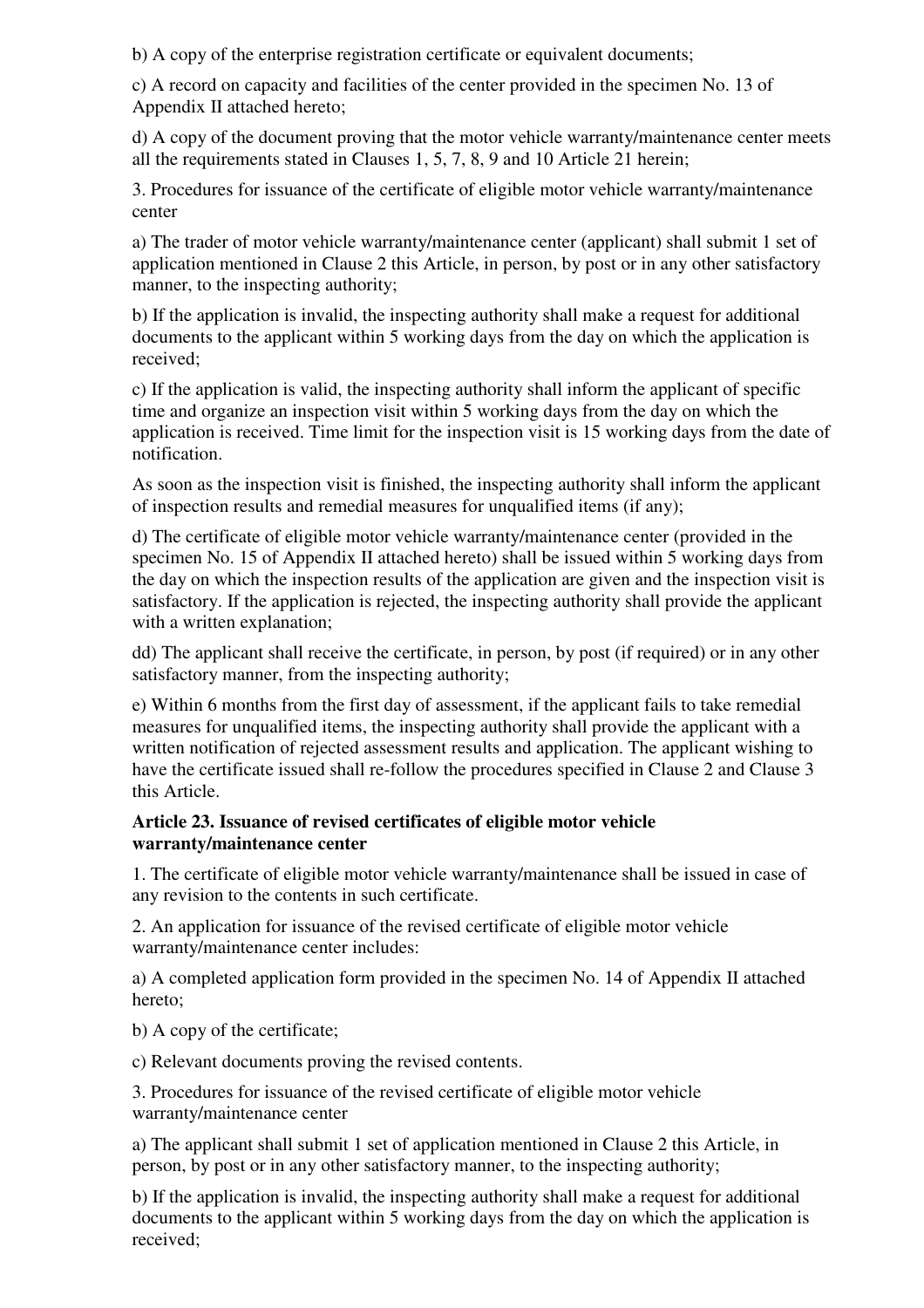c) If the inspection visit to the applicant's center is required, the inspecting authority shall notify the applicant of specific time and organize the inspection visit within 5 working days from the day on which the application is received. Time limit for the inspection visit is 10 days from the date of notification;

d) Within 5 working days from the day on which the inspection results of the application are given and the inspection visit (if any) is satisfactory, the inspecting authority shall consider granting the revised certificate to the applicant. If the application is rejected, the inspecting authority shall provide the applicant with a written explanation.

4. Within 2 working days from the day on which the new certificate is issued, the applicant shall return the old one to the inspecting authority.

# **Article 24. Reissue of certificates of eligible motor vehicle warranty/maintenance center**

1. In the cases where the certificate of eligible motor vehicle warranty/maintenance center is lost or damaged, the applicant shall submit an application including a completed application form provided in the specimen No. 14 of Appendix II attached hereto.

2. Procedures for issuance of the certificate of eligible motor vehicle warranty/maintenance center

a) The applicant shall submit 1 set of application mentioned in Clause 1 this Article, in person, by post or in any other satisfactory manner, to the inspecting authority;

b) If the application is invalid, the inspecting authority shall make a request for additional documents to the applicant within 5 working days from the day on which the application is received;

c) Within 5 working days from the day on which the valid application is received, the inspecting authority shall consider reissuing the certificate to the applicant. If the application is rejected, the inspecting authority shall provide the applicant with a written explanation.

### **Article 25. Periodic and ad hoc inspections and supervision of motor vehicle warranty/maintenance centers**

1. Periodic and inspections and supervision

Inspecting authorities shall inspect traders having certificates of motor vehicle warranty/maintenance center throughout the country every 24 months.

# 2. Ad hoc inspections

The inspecting authority shall conduct ad hoc inspections of the motor vehicle warranty/maintenance center if:

a) The inspecting authority receives complaints about motor vehicle warranty or maintenance from customers of the motor vehicle warranty/maintenance center;

b) The inspecting authority receives information about violations against the provisions of this Decree or regulations on motor vehicle warranty or maintenance committed by the motor vehicle warranty or maintenance center;

c) Written requests made by law enforcement forces are given.

3. Assessment contents: The inspecting authority shall assess the operation of the motor vehicle warranty/maintenance center according to the registered and certified contents. Assessment contents shall be based on the figures assessed for the first time and previous years, the record on operation of the center (provided in the specimen No. 16 of Appendix II attached hereto) and the record on the change of the center (if any).

4. Inspection contents shall be made into a record. If any violation is found, the inspecting authority shall report to relevant competent authorities.

### **Article 26. Suspension and revocation of certificates of eligible motor vehicle warranty/maintenance center**

1. The certificate of eligible motor vehicle warranty/maintenance center shall be suspended if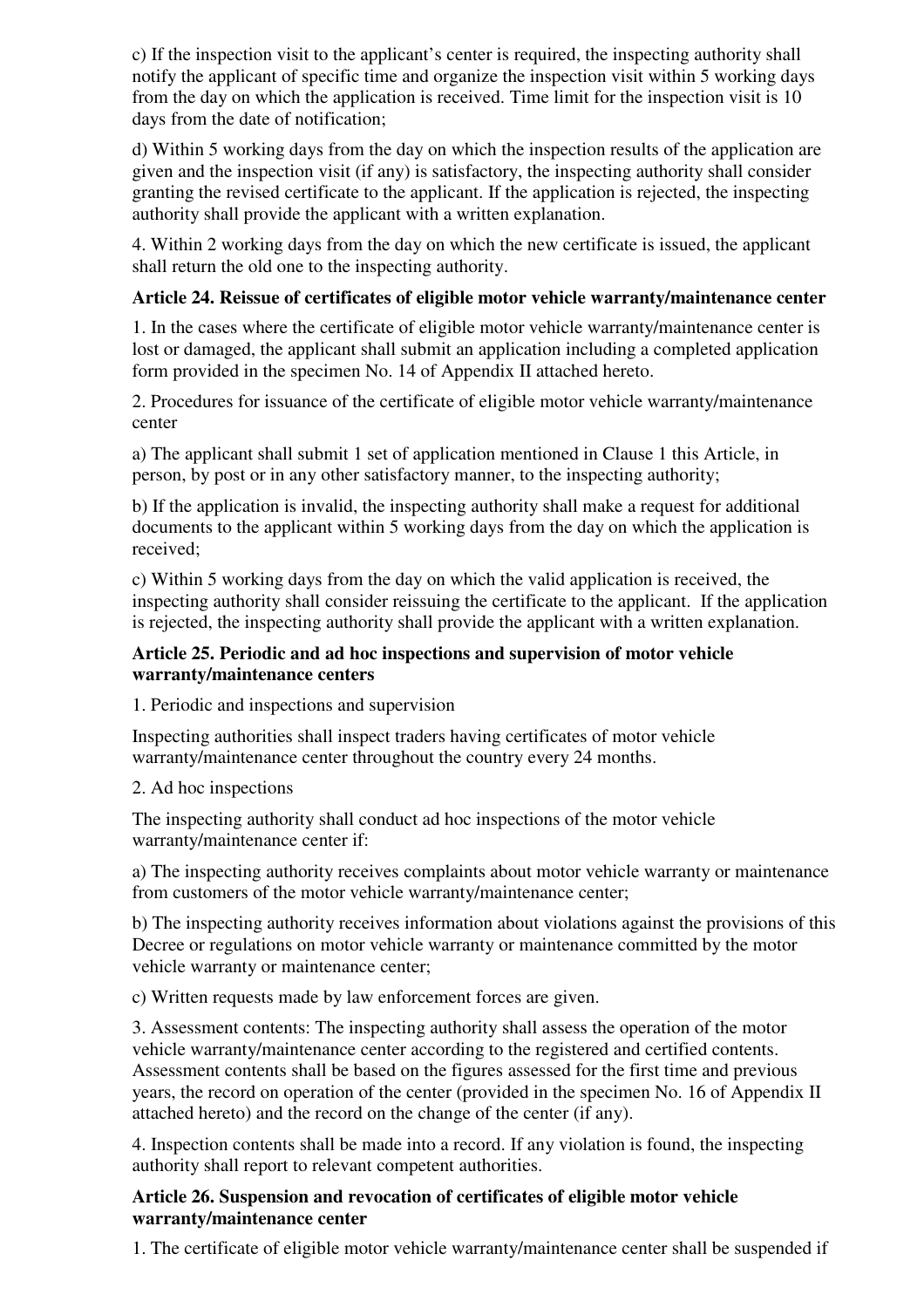the trader:

a) commits violations against regulations on maintaining inspected or certified results or other provisions of this Decree;

b) commits violations against other regulations of law and shall be handled under decisions of law enforcement forces;

c) fails to comply with the decisions made at the time the ad hoc inspection is carried out by the inspecting authority.

The suspension of the certificate of eligible motor vehicle warranty/maintenance center shall be removed if the trader takes all remedial measures for violations within 6 months from the day on which the certificate is suspended.

2. The certificate of eligible motor vehicle warranty/maintenance center shall be revoked if the trader:

a) provides wrong information or submits a fake application for the certificate;

b) leases out, borrows or falsifies the contents of the certificate;

c) ceases operation;

d) fails to fulfill the trading requirements specified herein;

dd) fails to provide motor vehicle warranty or maintenance services within 12 consecutive months from the issue date of the certificate;

e) fails to take all actions against the violations mentioned in Clause 1 this Article within 6 months from the day on which the certificate is suspended.

3. The certificate of eligible motor vehicle warranty/maintenance center shall be suspended or revoked under the inspecting authority's decision specifying reasons for suspension or revocation.

4. Within 5 working days from the day on which the decision on revocation is given, the trader shall return the certificate to the inspecting authority.

5. After the certificate is revoked, the trader shall be entitled to have a new certificate issued provided that he/she follows the procedures specified in Article 22 herein.

# **Article 27. Responsibilities of traders of motor vehicle warranty/maintenance centers**

1. Provide warranty or maintenance services for motor vehicles of manufacturers, assemblers and importers when customers bring their motor vehicles to warranty/maintenance centers.

2. Provide motor vehicle warranty or maintenance services in accordance with policies on warranty/maintenance established by motor vehicle manufacturers/assemblers.

3. Cooperate with motor vehicle manufacturers, assemblers and importers in the process of defective motor vehicle recall.

4. Provide training and refresher courses for officials and technicians upon requests of motor vehicle manufacturers, assemblers and importers.

5. Ensure that the operation of warranty/maintenance centers satisfies the requirements stated herein.

6. Facilitate periodic and ad hoc inspections and supervision carried out by competent authorities.

7. In the cases where certificates are revoked, traders of motor vehicle warranty/maintenance centers shall settle all issues and perform all the tasks at the time of revocation for customers and take responsibility for such tasks during warranty periods in line with commitments of their centers.

#### **Article 28. Responsibilities of inspecting authorities**

1. Inspect, assess, issue, suspend or revoke certificates of eligible motor vehicle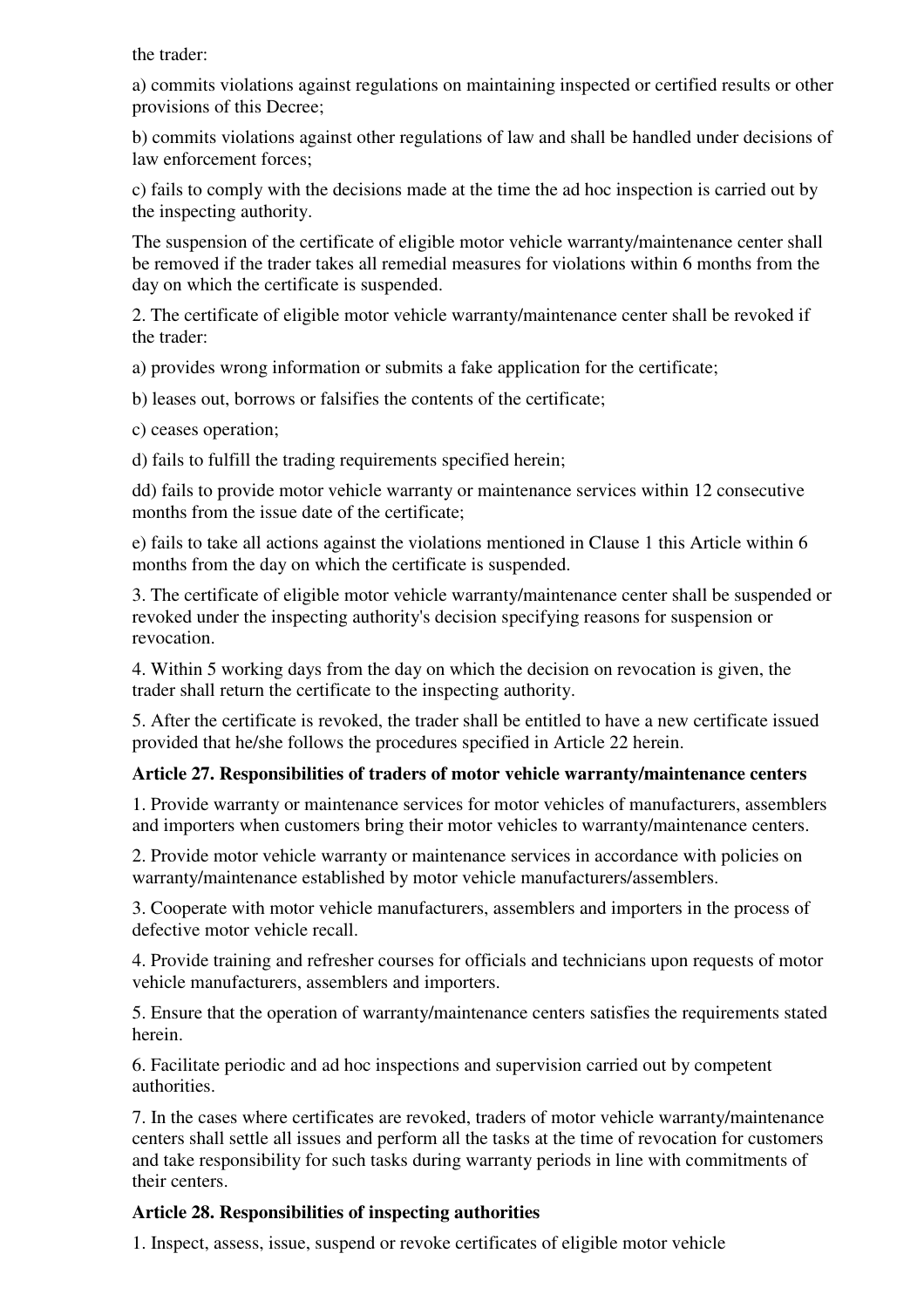warranty/maintenance center in accordance with provisions of this Decree.

2. Report to the Ministry of Industry and Trade and publish information about issuance, suspension and revocation of certificates of eligible motor vehicle warranty/maintenance center.

3. Retain documents recognizing motor vehicle warranty/maintenance centers within 24 months from the day on which certificates of eligible motor vehicle warranty/maintenance center expire.

# **Chapter V**

# **STATE MANAGEMENT OF MOTOR VEHICLE MANUFACTURING, ASSEMBLY, IMPORT, WARRANTY AND MAINTENANCE**

# **Article 29. Responsibilities of ministerial authorities**

1. The Ministry of Industry and Trade shall:

a) Take charge and cooperate with the Ministry of Transport and competent authorities in carrying out inspections of the compliance with the requirements specified herein of motor vehicle manufacturers, assemblers and importers.

b) Suspend or revoke certificates of eligibility for motor vehicle manufacturing/assembly and licenses for motor vehicle import; notify relevant authorities of suspension or revocation of such certificates and licenses;

c) Take charge and cooperate with relevant ministries and authorities in requesting competent authorities to find technical solutions for reducing vehicle emissions;

d) Take charge and cooperate with relevant ministries and authorities in requesting competent authorities to issue regulations on penalties for trading frauds in motor vehicle manufacturing, assembly and import;

dd) Take charge and cooperate with relevant authorities in requesting the Prime Minister to promulgate a method of determining the rate of domestic output of motor vehicles.

2. The Ministry of Transport shall:

a) Take charge and cooperate with the Ministry of Industry and Trade and competent authorities in conducting inspections of issuance, suspension or revocation of certificates of eligible warranty/maintenance centers; notify relevant authorities of the suspension or revocation of such certificates;

b) Take charge and cooperate with relevant ministries and authorities in developing, amending and promulgating regulations on inspections of technical and environmental safety for motor vehicles; and regulations on motor vehicle recall;

c) Take charge and cooperate with relevant ministries and authorities in developing and amending technical regulations related to motor vehicle and automotive part warranty/maintenance centers in line with international standards;

d) Take charge and cooperate with relevant ministries and authorities in developing, amending and completing the national technical regulation system of motor vehicles and automotive parts;

dd) Take charge of inspections of technical and environmental safety for motor vehicles stated herein.

3. The Ministry of Science and Technology shall:

a) Cooperate with relevant ministries and entities in developing, amending and completing the technical standard system for motor vehicles and automotive parts in line with international standards; take charge of inspections and publishing of national standards of motor vehicles and automotive parts in accordance with international standards;

b) Cooperate with relevant ministries in developing and publishing standards applying to motor vehicle warranty/maintenance centers;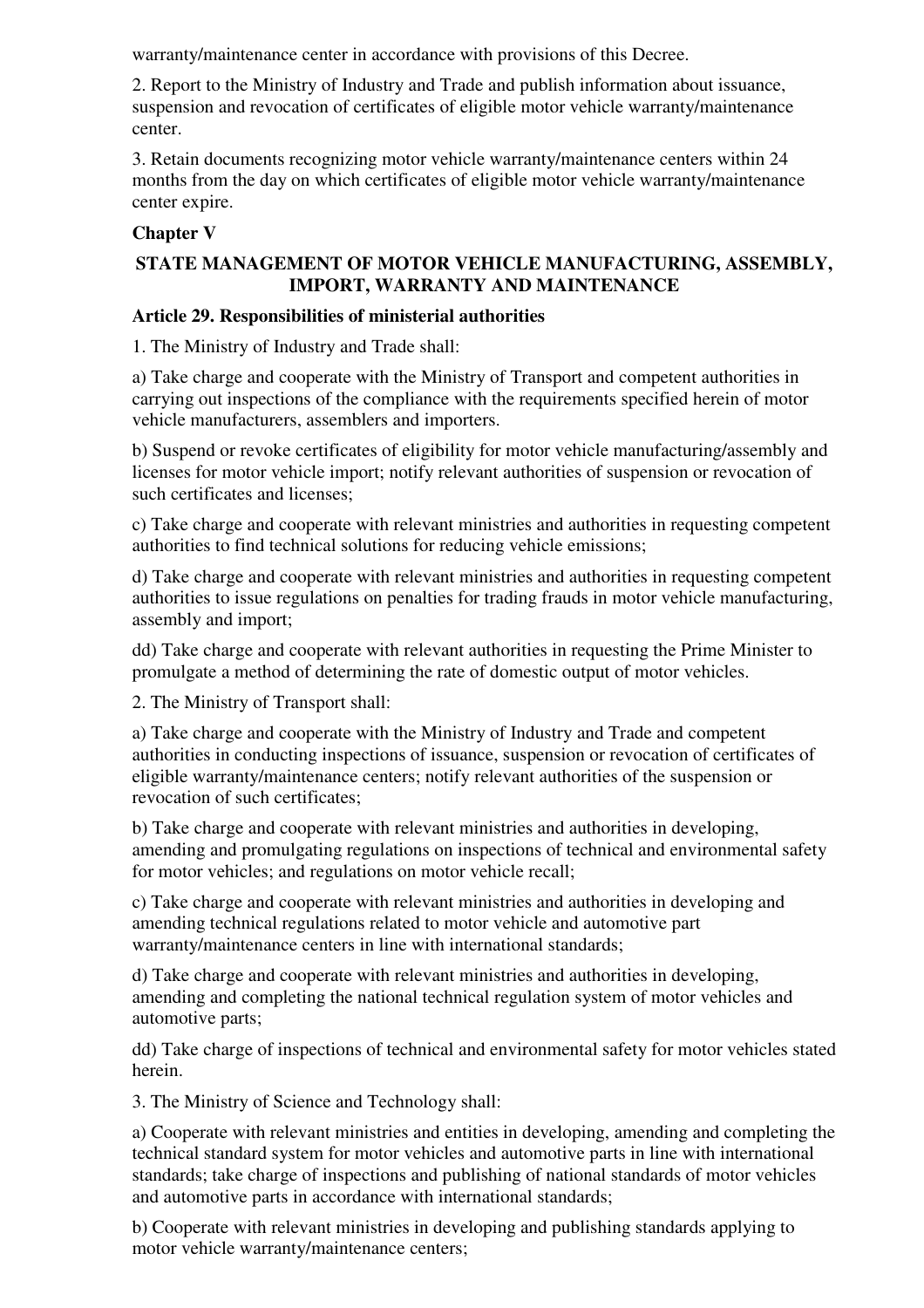c) Cooperate with relevant ministries in developing, amending and completing the national technical regulation system of motor vehicles and automotive part in compliance with international standards;

d) Take charge and cooperate with relevant ministries and authorities in conducting inspections of the compliance with regulations of law on technical regulations and standards, goods quality, measurement of motor vehicle manufacturing, assembly or import and trading in motor vehicle warranty or maintenance services.

4. The Ministry of Finance shall:

a) Take charge and cooperate with relevant ministries and authorities in developing regulations on automotive part tax according to the rate of domestic output in line with international commitments;

b) Cooperate with relevant ministries and authorities in developing regulations on penalties for trading frauds and take preventive measures therefor in imported motor vehicles;

c) Take charge and cooperate with the Ministry of Industry and Trade in developing and updating database on prices of imported motor vehicles and motor vehicles manufactured or assembled in Vietnam on its website.

5. The Ministry of Natural Resources and Environment shall:

Take charge and cooperate with relevant ministries and authorities in carry out inspections and supervision of the compliance with regulations of law on environmental safety of motor vehicle manufacturers/assemblers/importers and traders of motor vehicle warranty/maintenance services.

# **Article 30. Responsibilities of local authorities**

1. Departments of Industry and Trade of provinces/central-affiliated cities shall cooperate in carrying out inspections and supervision of maintaining trading requirements of motor vehicle manufacturers/assemblers/importers in their provinces/central-affiliated cities.

2. Departments of Transport of provinces/central-affiliated cities shall cooperate in carrying out inspections and supervision of maintaining trading requirements of motor vehicle warranty/maintenance centers in their provinces/central-affiliated cities.

# **Chapter VI**

# **IMPLEMENTATION PROVISIONS**

# **Article 31. Transitional clauses**

1. Requirements for motor vehicle manufacturing and assembly

Motor vehicle manufacturers or assemblers that have been operating shall be entitled to continue their operation without complying with this Decree for 18 months from the date of its entry into force. After the aforesaid time limit, they shall fulfill all the requirements specified herein.

2. Requirements for motor vehicle import

a) Motor vehicles shall be imported in accordance with applicable regulations until December 31, 2017 inclusive;

b) As from January 01, 2018, only importers having licenses for motor vehicle import stated herein shall be entitled to import motor vehicles;

c) Excluding the provision of Point a Clause 2 this Article, importers that have fulfilled all the requirements specified herein and have been granted licenses for motor vehicle import by the Ministry of Industry and Trade before December 31, 2017 shall be eligible to import motor vehicles from the effective dates of such licenses.

# **Article 32. Effect**

This Decree comes into force from the signing date.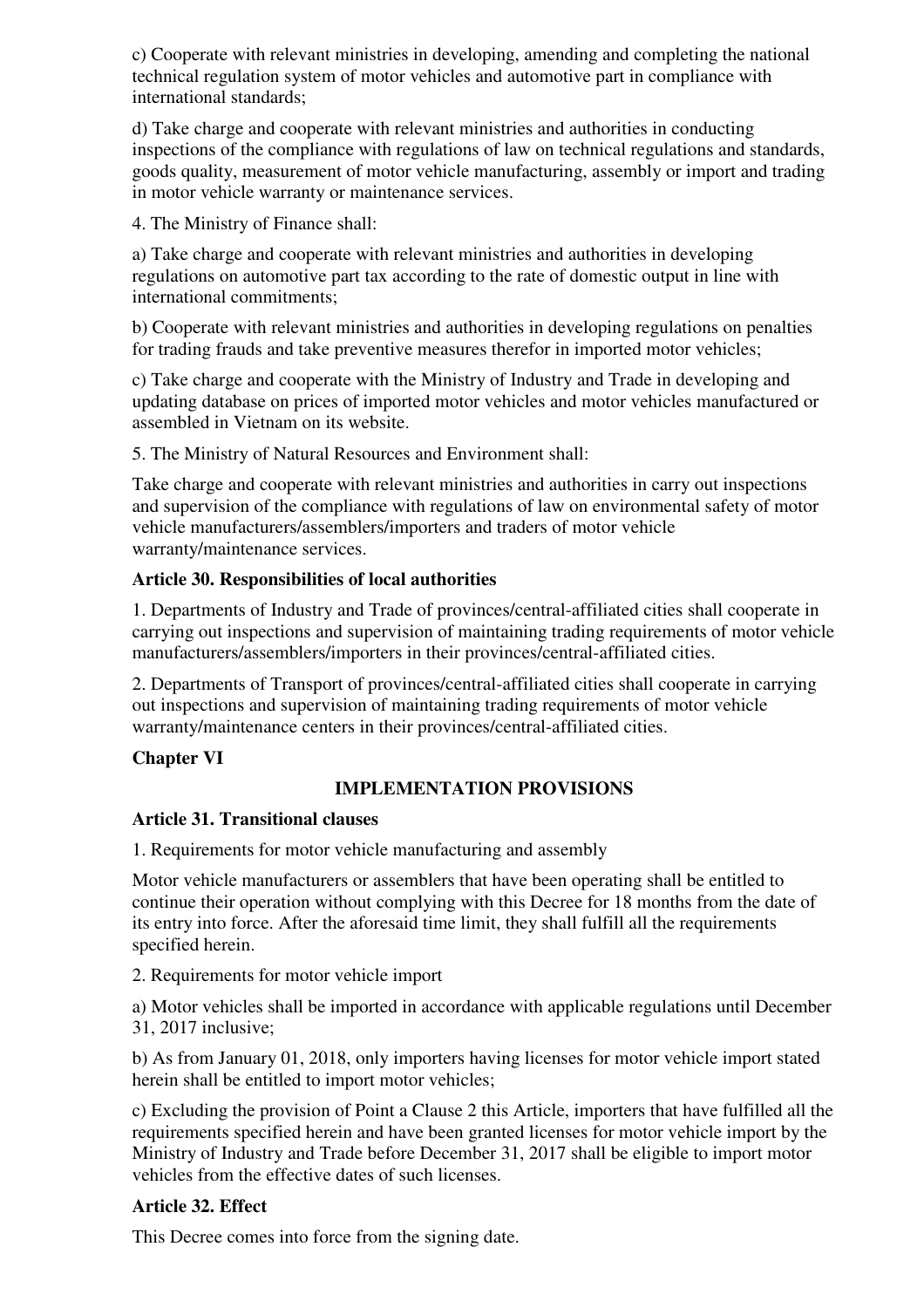# **Article 33. Implementation**

1. The Ministry of Industry and Trade and the Ministry of Transport shall organize and provide guidance on implementation of this Decree.

2. Ministers, heads of ministerial and governmental authorities, Chairpersons of People's Committees of provinces/central-affiliated cities shall implement this Decree.

# **ON BEHALF OF THE GOVERNMENT PRIME MINISTER**

# **Nguyen Xuan Phuc**

# **APPENDIX I**

# MINIMUM REQUIREMENTS FOR FACILITIES OF MOTOR VEHICLE MANUFACTURERS AND ASSEMBLERS

*(Attached to the Government's Decree No. 116/2017/ND-CP dated October 17, 2017)* 

# **I. GENERAL REQUIREMENTS FOR FACTORIES**

1. The factory shall be built on the land area under legal ownership of the motor vehicle manufacturer/assembler.

2. The factory shall have adequate space to arrange production or assembly line and inspect the compliance with technological process of motor vehicle manufacturing/assembly for investment projects.

3. The factory's floor shall apply anti-slip paint or other measures to prevent slippage and have a barrier to distinguish between safe passage and the installation area and layout of the production line.

4. Diagrams of the overall technological process and each stage of production and assembly process must be arranged at the convenient place for implementation, monitoring and control of the process.

5. The factory must be equipped with other auxiliary systems and facilities for production and assembly, such as: industrial and domestic electricity systems; industrial and domestic water supply systems; ventilation system; compressed gas supply and distribution system; spare generator, parking lot, areas used to recall and dispose of scrap motor vehicles.

# **II. ASSEMBLY LINES**

1. The assembler shall equip and install the assembly line including assembling frames, bodies, subassemblies and motor vehicles according to the technological process stated in the investment project.

2. The frame and body assembly line must be equipped with at least the following main equipment:

a) Lifting systems, specialized push-pull vehicles for each line and guided-rail systems for push-pull vehicles;

b) Welding attachments for left side, right side, dome, floor, rear end and assembling frames and shells for cars; parts for the welding of vertical and horizontal beams of frames for buses;

c) Specialized attachments for assembling panels and clusters of motor vehicle shells into frames;

d) Attachments for assembling containers into bodies of trucks;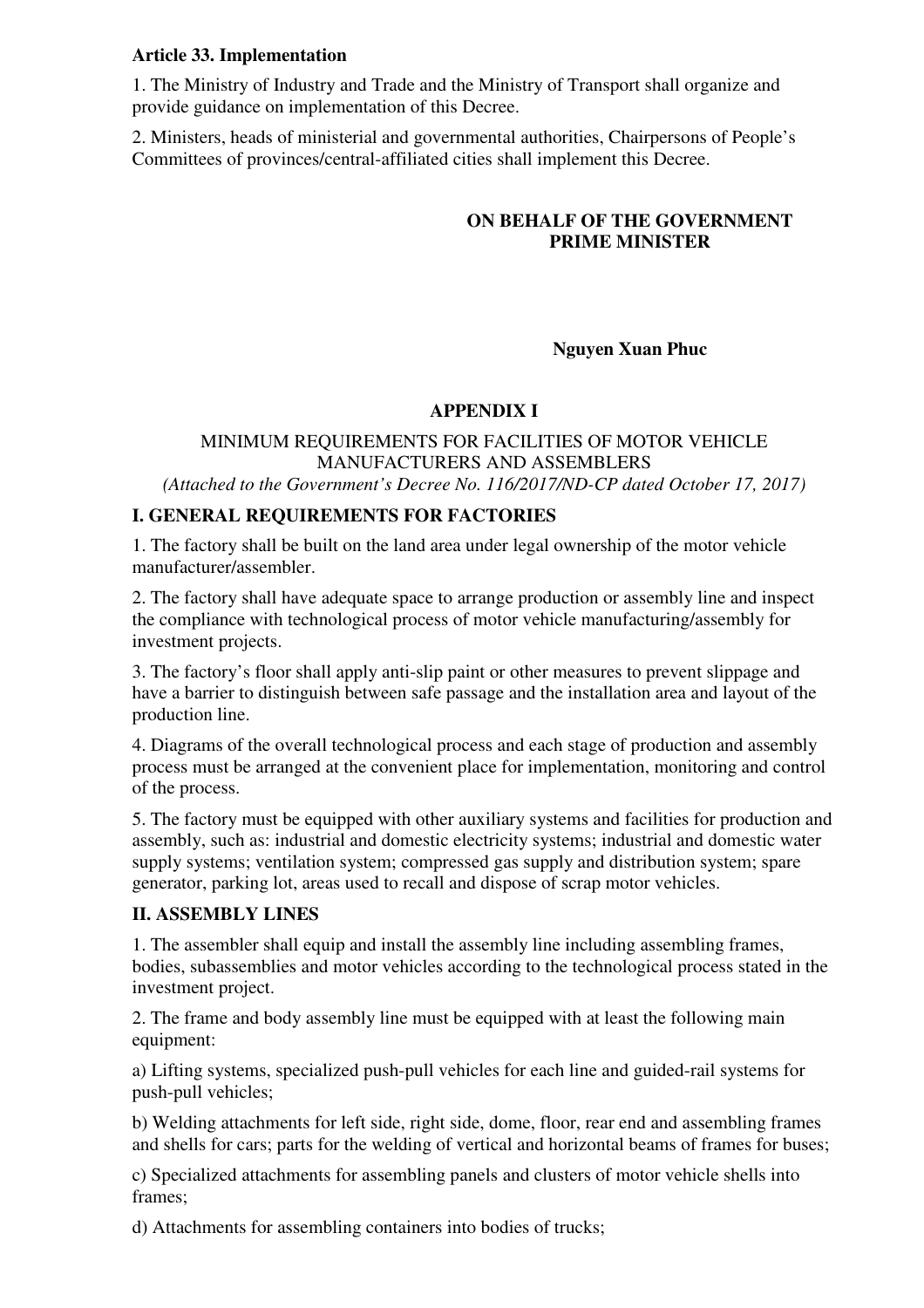dd) Auxiliary equipment.

3. Assembly line of subassemblies and motor vehicles including assembling clusters of subassemblies, chassis systems, rear axles, front axles and engines into frames, main control clusters, interior equipment and door systems into bodies.

4. Quantity, types and specifications of the equipment, tools and attachments for the assembly line shall be suitable for types of products and the output scale in the investment project.

# **III. WELDING LINES**

The motor vehicle manufacturer/assembler shall install the welding line with each motor vehicle class with at least the following main equipment:

1. Welding machines, welding equipment and attachments.

2. System of lifting, lowering, transporting specialized attachments with the welding line.

3. Welding parts of motor vehicle bodies.

# **IV. PAINTING LINES**

1. The motor vehicle manufacturer/assembler shall have the automatic or semi-automatic painting line with the following main phases:

a) Surface cleaning and treatment;

b) Washing and removing minerals and regulating volume;

c) Electrolytic painting, spray painting, pressure painting and drying;

d) Waterproofing;

dd) Decorative painting, varnishing and wax coating to protect the paint.

2. Technical requirements for painting technology:

a) For cars: Car bodies must be painted with inner electrolyte; outer shells of cars must be sprayed with paints;

b) For buses: Bus bodies must be painted in full or partly with electrolyte before being painted with colors:

c) For trucks: Truck cabins must be painted with electrolyte inside and sprayed on the outer layer; and truck frames must be sprayed with paints;

3. The manufacturer/assembler shall fully install equipment to check the quality criteria for paint layers, such as: thickness, gloss and surface adhesion.

# **V. PRODUCT QUALITY CONTROL LINES**

1. The product quality control line must be equipped with specialized inspection equipment for each stage of assembly and equipment for inspection of finished motor vehicle norms according to current regulations, including safety norms and emission concentration.

2. Equipment used for measurement and quality control in the process of motor vehicle manufacturing/assembly must satisfy regulations of law on measurement.

3. The motor vehicle manufacturer/assembler shall install the computer system to store inspection results of finished assembled motor vehicle norms.

# **VI. MOTOR VEHICLE TESTING ROADS**

1. General requirements

All manufactured/assembled motor vehicles must be tested on motor vehicle testing roads that meet the minimum technical requirements stated herein. Driving test results must be stored on the quality management system of the motor vehicle manufacturer/assembler.

The testing road shall be at least 800 m long to ensure technical requirements to test the quality of manufactured/assembled motor vehicles before they become finished on the following roads: Flat road (a type of road whose surface is perpendicular to the median plane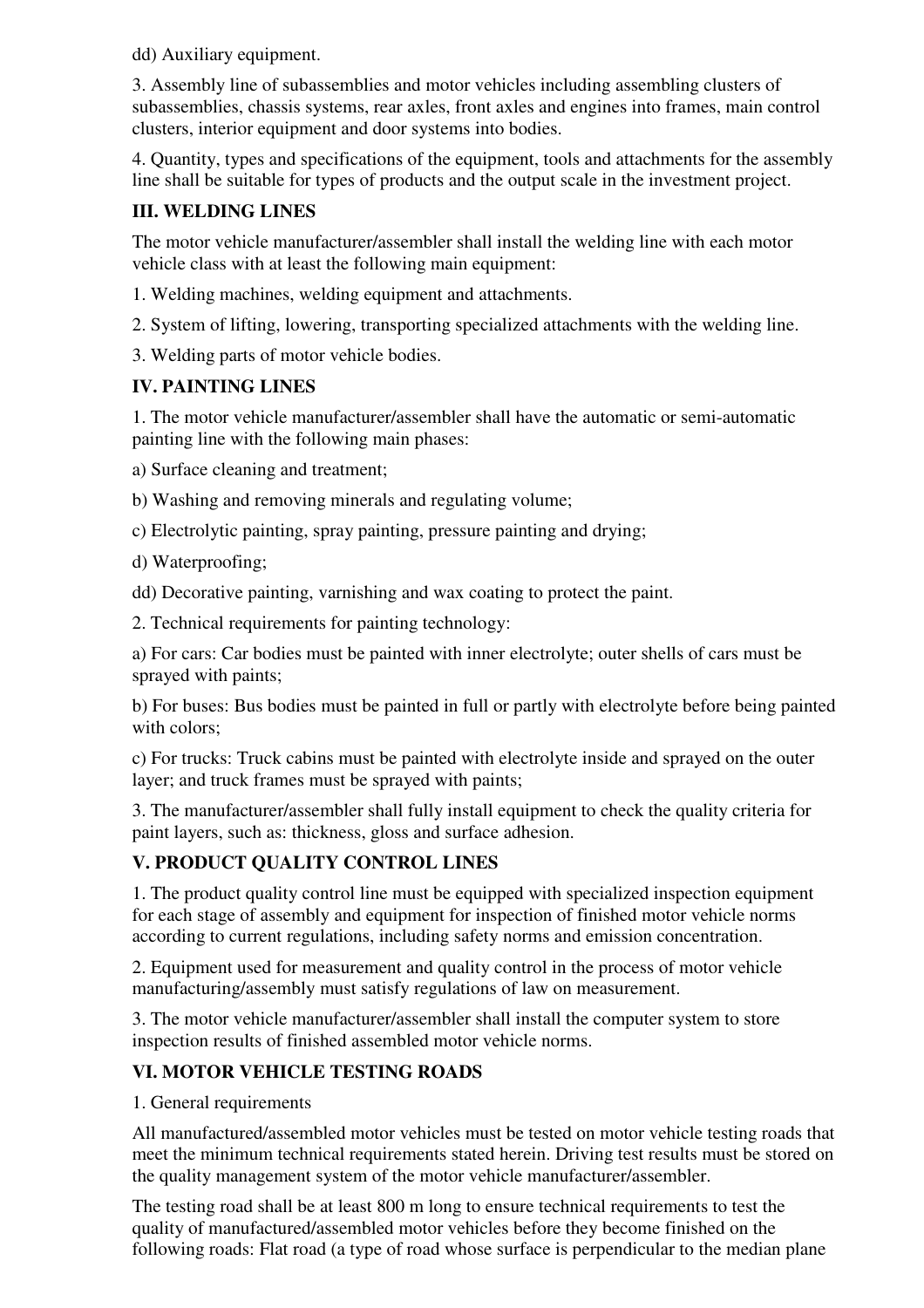of the motor vehicle and straight in the direction of the motor vehicle when it runs), gravel road (a road surfaced with gravel), rough road (a road having rumble strips), wavy road (a road whose surface has curves like waves), road having upper and lower slopes (a road whose slope is at least 20% of both up and down slopes), wet road (a road designed with the friction coefficient less than that of the flat road), curved road (a type of road shaped like part of an arc).

2. Specific regulations on minimum technical requirements for motor vehicle testing roads

a) Flat road:

- The road is straight with the minimum length of 400 m;
- The minimum width is 3.75 m;
- The road surface has a low cohesion coefficient of 0.6.

b) Gravel road:

- The minimum length is 40 m;
- The minimum width is 3.5 m;

- Figure 2.1.



Figure 2.1

c) Rough road:

- The minimum length is 25 m;
- The minimum width is 3.5 m;
- Figure 2.2.



Figure 2.2

- d) Wavy road:
- The minimum length is 25 m;
- The minimum width is 3.5 m;
- Figure 2.3.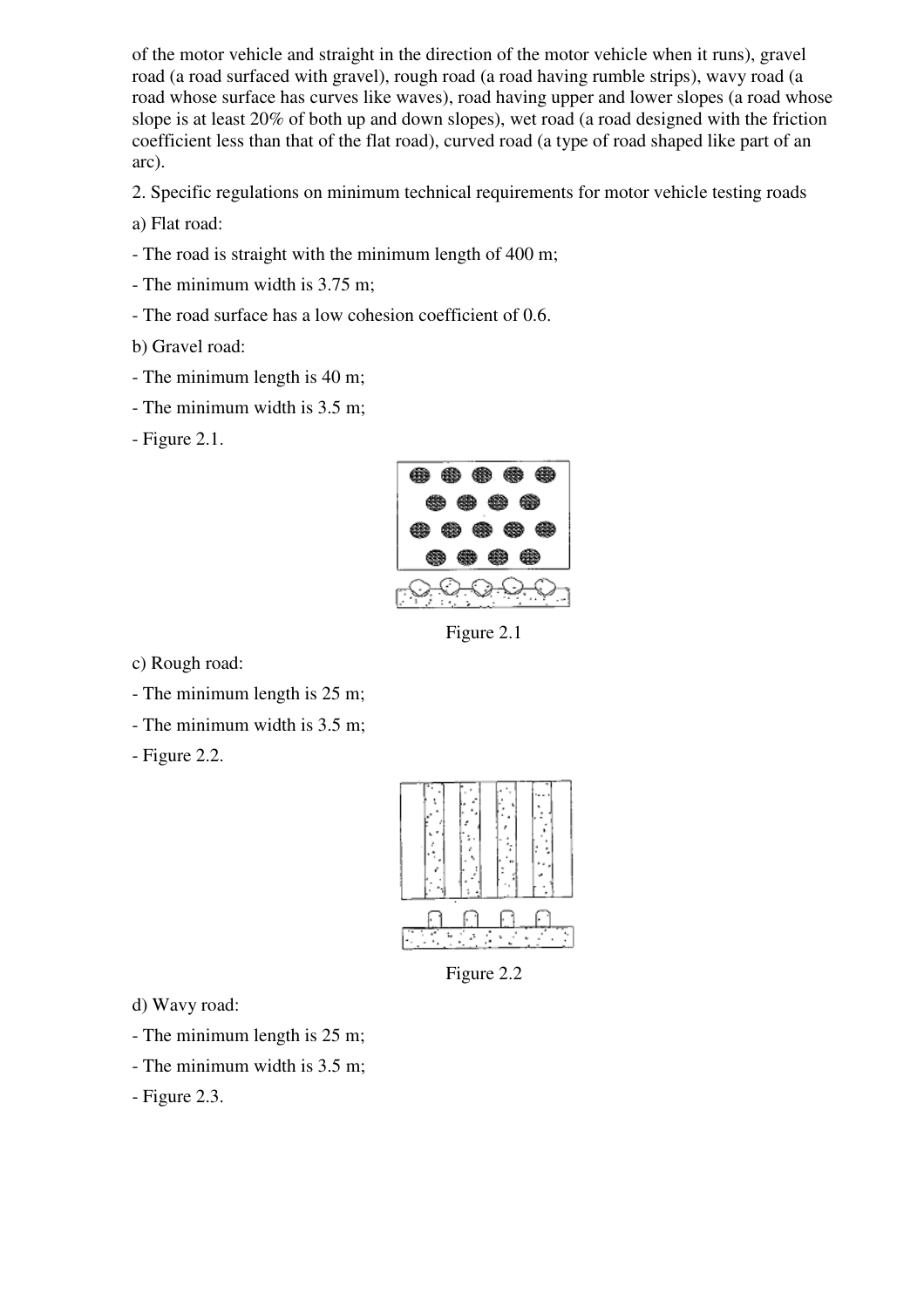

dd) Road having upper and lower slopes:

- The minimum length is 30 m;

- The minimum width is 3.5 m;

- The minimum gradient is 20%;

Figure 2.4.





e) Wet road (applied to passenger-carrying motor vehicle of under 9 seats);

- The minimum length is 25 m;

- The minimum width is 3.5 m;

- Figure 2.5.



Figure 2.5

g) Curve road:

- The length depends on each class of motor vehicle;

- The width depends on each class of motor vehicle;

- Figure 2.6.





| No. | <b>Type of road</b> | Testing indicators of the motor vehicle                     |
|-----|---------------------|-------------------------------------------------------------|
|     | Flat road           | Speed, gear shifting, braking system and steering<br>system |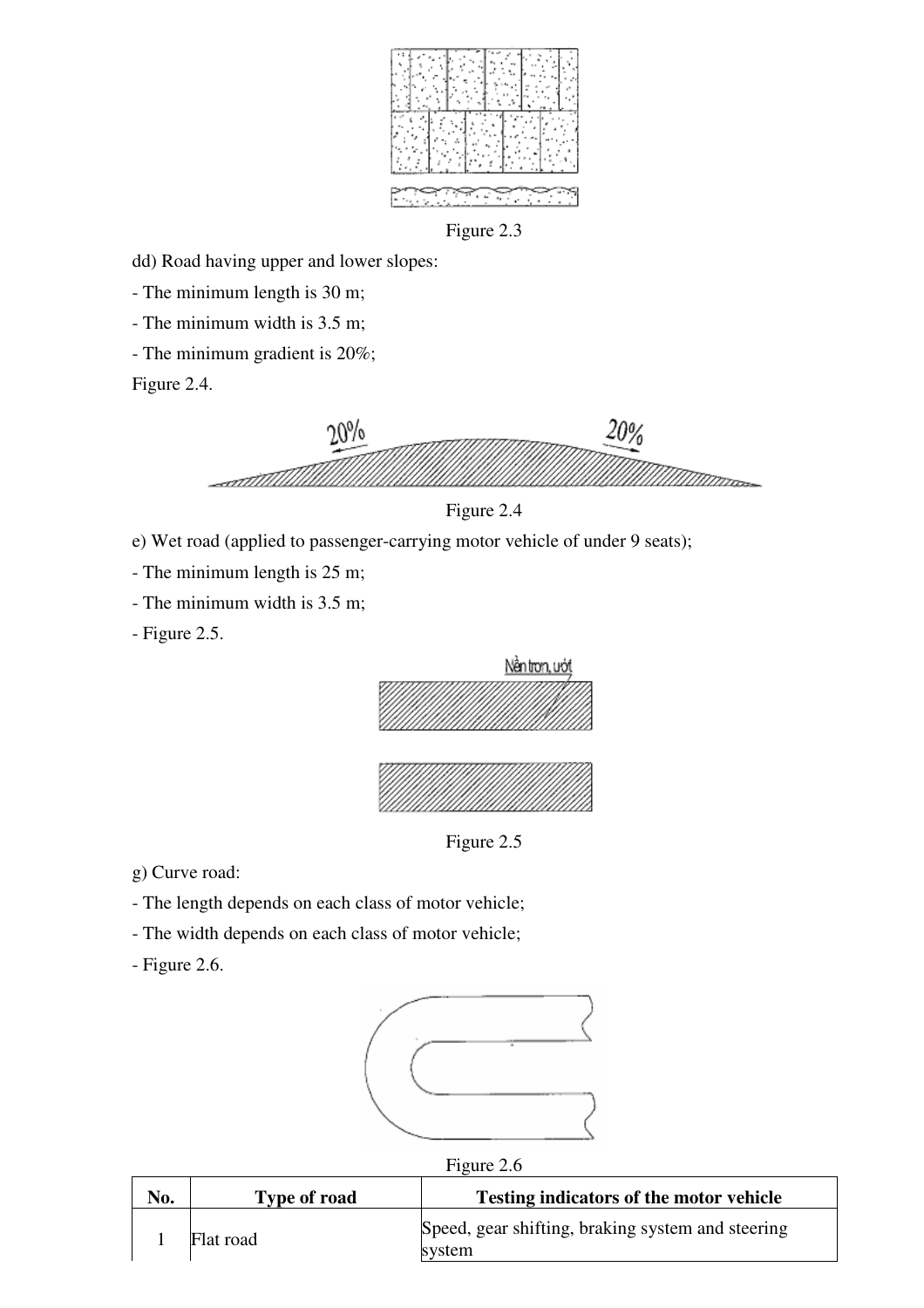|   | Gravel road                           | Noise, strange noise, sound insulation and sound<br>attenuation |
|---|---------------------------------------|-----------------------------------------------------------------|
| 3 | Rough road                            | Durability of suspension and body vibration                     |
| 4 | Wavy road                             | Durability of the body and frame                                |
|   | Road having upper and lower<br>slopes | Ability to climb the slope and brake                            |
|   | Wet road                              | Steering stability when braking                                 |
|   | Curved road                           | Steering system and revolving possibility                       |

# **APPENDIX II**

# SPECIMENS

|                                | (Attached to the Government's Decree No. 116/2017/ND-CP dated October 17, 2017)                                          |
|--------------------------------|--------------------------------------------------------------------------------------------------------------------------|
| $\mathbf{1}$                   | Specimen No. Application form for the certificate of eligibility for motor vehicle<br>manufacturing/assembly             |
| $\overline{2}$                 | Specimen No. Application form for revision of the certificate of eligibility for motor vehicle<br>manufacturing/assembly |
| $3 \left( \frac{1}{2} \right)$ | Specimen No. Application form for reissue of the certificate of eligibility for motor vehicle<br>manufacturing/assembly  |
|                                | Specimen No. Certificate of eligibility for motor vehicle manufacturing/assembly                                         |
| 5                              | Specimen No. Application form for the license for motor vehicle import                                                   |
| 6                              | Specimen No. Application form for revision of the license for motor vehicle import                                       |
|                                | Specimen No. Application form for reissue of the license for motor vehicle import                                        |
| 8                              | Specimen No. License for motor vehicle import                                                                            |
|                                | Specimen No. Record on inspection of manufacturer/assembler                                                              |
| 10                             | Specimen No. Report on motor vehicle manufacturing/assembly                                                              |
| 11                             | Specimen No. Report on motor vehicle import                                                                              |
| 12                             | Specimen No. Application form for the certificate of eligible motor vehicle service center                               |
| 13                             | Specimen No. Record on capacity and facilities of the motor vehicle service center                                       |
| Specimen No.<br>14             | Application form for revision/reissue of the certificate of eligible motor<br>vehicle service center                     |
| 15                             | Specimen No. Certificate of eligible motor vehicle service center                                                        |
| 16                             | Specimen No. Report on operation of the motor vehicle service center                                                     |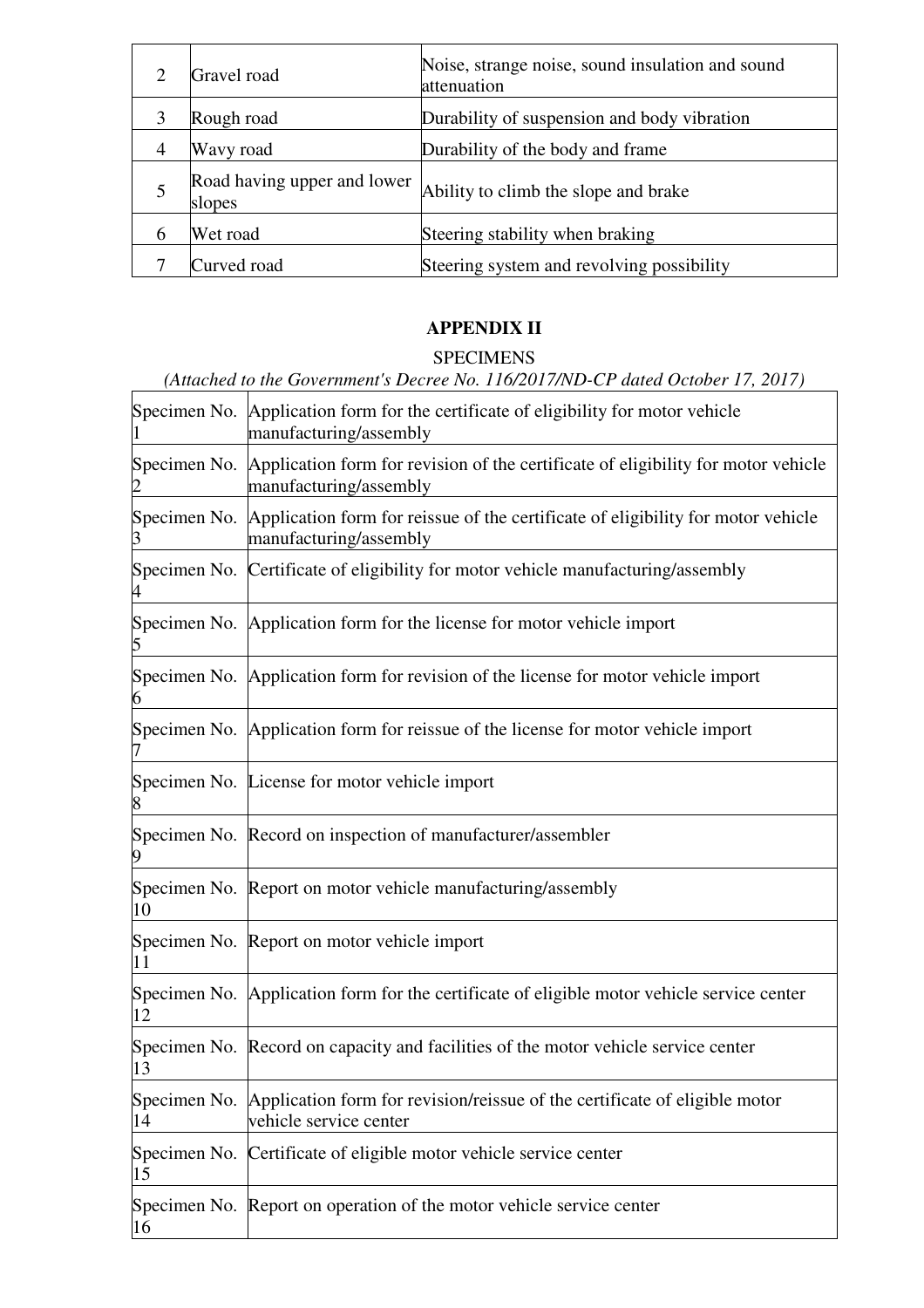#### **NAME OF MANUFACTURER/ASSEMBLER -------**

**SOCIALIST REPUBLIC OF VIETNAM Independence - Freedom - Happiness** 

**---------------**

No. ………. *………….., (date)………………….*

# **APPLICATION FORM FOR THE CERTIFICATE OF ELIGIBILITY FOR MOTOR VEHICLE MANUFACTURING/ASSEMBLY**

To: The Ministry of Industry and Trade.

Name of manufacturer/assembler: …………………………………………………………… Headquarters' address: ............................................................................................. Telephone: ……………………….Fax: …………………..Email: ……………... Represented by: ……………….. Title: …………… Telephone: ...........................

Enterprise registration certificate/Business registration certificate No. …………… Issuing authority: …………… Date of issue: ……………

Pursuant to the Government's Decree No. … /2017/ND-CP dated ………………….. on requirements for manufacturing, assembly and import of motor vehicles and provision of motor vehicle repair and maintenance services;

1. Hereby requests the Ministry of Industry and Trade to consider issuing the certificate of eligibility for manufacturing/assembly of motor vehicles in the following categories:

a) ................................................................................................................................

b) ................................................................................................................................

2. Enclosed documents:

……………… (Name of the manufacturer/assembler) hereby commits ourselves to comply with provisions of the Government's Decree No. … /2017/ND-CP dated ………………….. on requirements for manufacturing, assembly and import of motor vehicles and provision of motor vehicle repair and maintenance services and other relevant legal documents and take responsibility for any violation against regulations of law (if any).

**Legal representative of the manufacturer/assembler** 

*(Full name, signature and seal)*

Specimen No. 2

**NAME OF MANUFACTURER/ASSEMBLER -------** 

**SOCIALIST REPUBLIC OF VIETNAM Independence - Freedom - Happiness ---------------**

No. ………. *………….., (date)……………….*

### **APPLICATION FORM FOR REVISION OF THE CERTIFICATE OF ELIGIBILITY FOR MOTOR VEHICLE MANUFACTURING/ASSEMBLY**

To: The Ministry of Industry and Trade.

Name of manufacturer/assembler: ............................................................................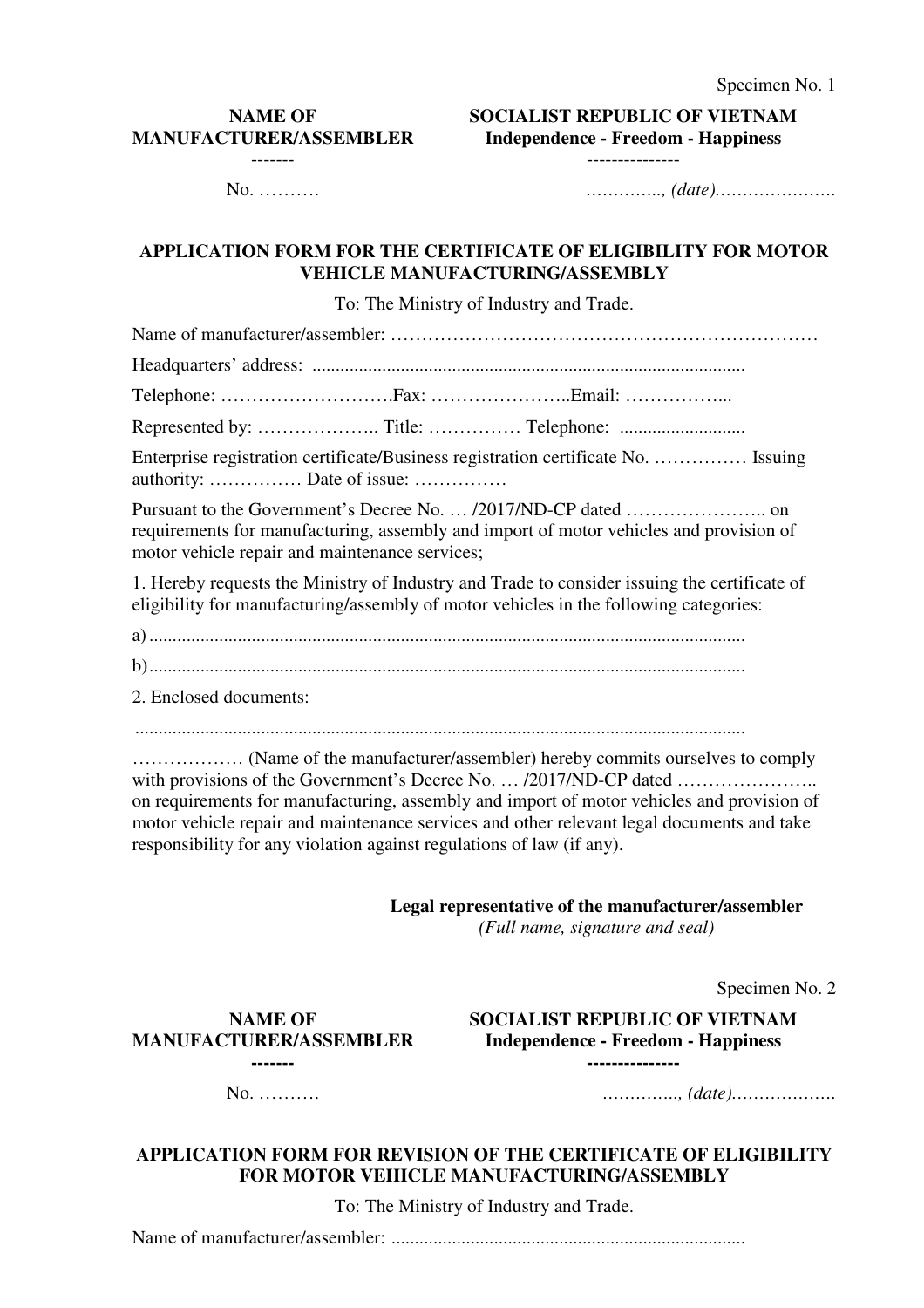Headquarters' address: ............................................................................................. Telephone: ……………………….Fax: …………………..Email: ………………… Represented by: ……………….. Title: …………… Telephone: ........................... Enterprise registration certificate/Business registration certificate No. …………… Issuing authority:…………… Date of issue: …………… Certificate of eligibility for motor vehicle manufacturing/assembly No. ……………. Date of issue: …………………. 1. Hereby requests the Ministry of Industry and Trade to consider issuing the revised certificate of eligibility for manufacturing/assembly of motor vehicles in the following categories: a) Old information: ................................................................................................... b) New information: ................................................................................................. 2. Reasons: ................................................................................................................................... 3. Enclosed documents:

...................................................................................................................................

……………… (Name of the manufacturer/assembler) hereby commits ourselves to comply with provisions of the Government's Decree No. … /2017/ND-CP dated ………………….. on requirements for manufacturing, assembly and import of motor vehicles and provision of motor vehicle repair and maintenance services and other relevant legal documents and take responsibility for any violation against regulations of law (if any).

> **Legal representative of the manufacturer/assembler**  *(Full name, signature and seal)*

> > Specimen No. 3

**SOCIALIST REPUBLIC OF VIETNAM Independence - Freedom - Happiness ---------------**

**NAME OF MANUFACTURER/ ASSEMBLER -------** 

No. ………. *………….., (date)………………….*

# **APPLICATION FORM FOR REISSUE OF THE CERTIFICATE OF ELIGIBILITY FOR MOTOR VEHICLE MANUFACTURING/ASSEMBLY**

To: The Ministry of Industry and Trade.

Name of manufacturer/assembler: ............................................................................

Headquarters' address: .............................................................................................

Telephone: ……………………….Fax: …………………..Email: ..........................

Represented by: ……………….. Title: …………… Telephone: ...........................

Enterprise registration certificate/Business registration certificate No. …………… Issuing authority:…………… Date of issue: ……………

Certificate of eligibility for motor vehicle manufacturing/assembly No. ……………. Date of issue: ………………….

1. Hereby requests the Ministry of Industry and Trade to reissue the certificate of eligibility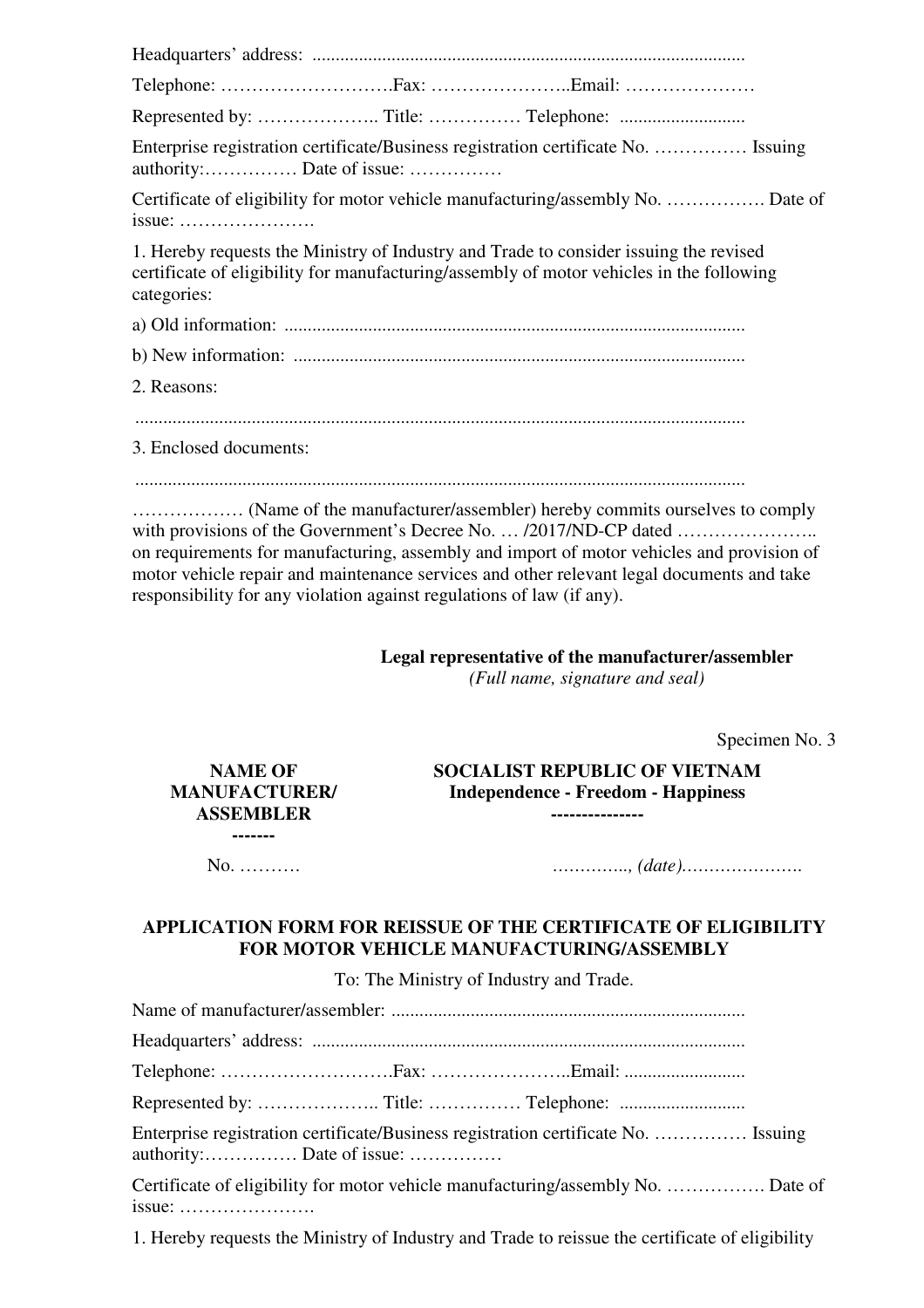for motor vehicle manufacturing/assembly.

2. Reasons:

...................................................................................................................................

3. Enclosed documents:

...................................................................................................................................

……………… (Name of the manufacturer/assembler) hereby commits ourselves to comply with provisions of the Government's Decree No. … /2017/ND-CP dated ………………….. on requirements for manufacturing, assembly and import of motor vehicles and provision of motor vehicle repair and maintenance services and other relevant legal documents and take responsibility for any violation against regulations of law (if any).

#### **Legal representative of the manufacturer/assembler**

*(Full name, signature and seal)*

Specimen No. 4

#### **MINISTRY OF INDUSTRY AND TRADE -------**

**SOCIALIST REPUBLIC OF VIETNAM Independence - Freedom - Happiness** 

**---------------**

No. ………. *………….., (date)…………………..* 

#### **CERTIFICATE OF ELIGIBILITY FOR MOTOR VEHICLE MANUFACTURING/ASSEMBLY**

Pursuant to the Government's Decree No. … /2017/ND-CP dated ………………….. on functions, tasks, power and organizational structure of the Ministry of Industry and Trade;

Pursuant to the Government's Decree No. … /2017/ND-CP dated ………………….. on requirements for manufacturing, assembly and import of motor vehicles and provision of motor vehicle repair and maintenance services;

Considering the application for the certificate of eligibility for motor vehicle manufacturing/assembly No. … dated ………….. submitted by …………….. (name of the manufacturer/assembler),

The Ministry of Industry and Trade hereby issues the certificate of eligibility for motor vehicle manufacturing/assembly to the following manufacturer/assembler:

# **I. INFORMATION ABOUT THE MANUFACTURER/ASSEMBLER**

- Name of manufacturer/assembler: ......................................................................... - Address: …………………… Telephone: ……………………….Fax: …………………..Email: - Investment certificate/Enterprise registration certificate/Business registration certificate No. …………… Issuing authority:…………… Date of issue: …………… - Address of the motor vehicle service center: ..........................… Telephone: ……………………

- Location of the project on motor vehicle manufacturing/assembly:

………………………………………….

# **II. CONTENTS OF ISSUANCE OF THE CERTIFICATE**

…………… (Name of the manufacturer/assembler) shall be entitled to manufacture/assemble motor vehicles in the following categories: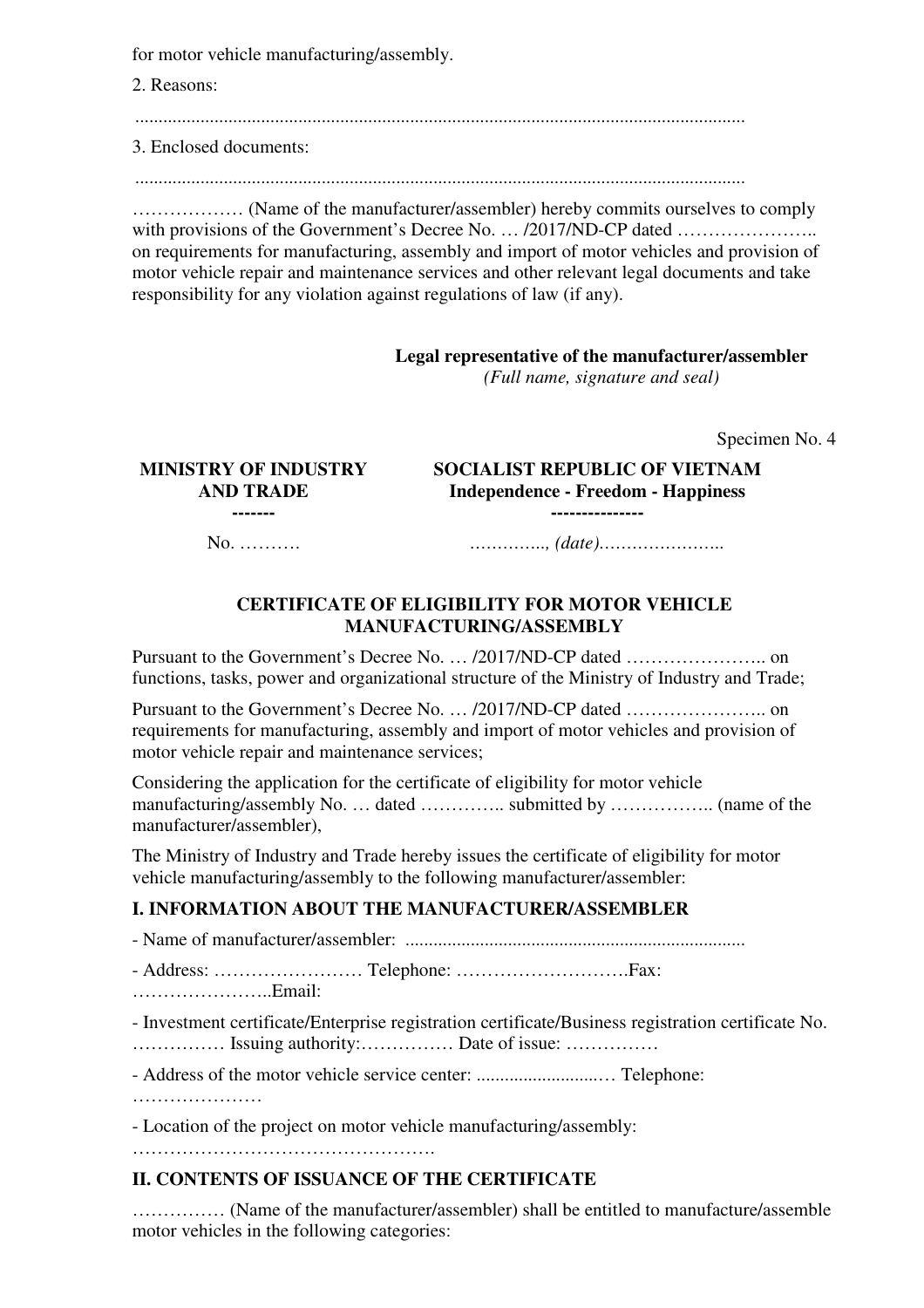1. ............................................................................................................................... 2. ...............................................................................................................................

…………………. ……………… (Name of the manufacturer/assembler) hereby commits ourselves to comply with provisions of the Government's Decree No. … /2017/ND-CP dated ………………….. on requirements for manufacturing, assembly and import of motor vehicles and provision of motor vehicle repair and maintenance services.

# **III. THIS CERTIFICATE COMES INTO FORCE FROM THE SIGNING DATE.**

*(Title, signature, full name and seal)*

- …………; - …………;

- To: Archive, ………..

Specimen No. 5

#### **NAME OF IMPORTER ------- SOCIALIST REPUBLIC OF VIETNAM Independence - Freedom - Happiness ---------------**

No. ………. *………….., (date)…………………..*

# **APPLICATION FORM FOR THE LICENSE FOR MOTOR VEHICLE IMPORT**

To: The Ministry of Industry and Trade.

Name of importer: .................................................................................................... Headquarters' address: .............................................................................................. Telephone: ……………………….Fax: …………………..Email: .......................... Represented by: …………………………….. Title: …………… Telephone: ........

Enterprise registration certificate (or equivalent document) No. …………… Issuing authority:…………… Date of issue: ……………

Pursuant to the Government's Decree No. … /2017/ND-CP dated ………………….. on requirements for manufacturing, assembly and import of motor vehicles and provision of motor vehicle repair and maintenance services;

1. Hereby requests the Ministry of Industry and Trade to consider issuing the license for import of motor vehicles in the following categories:

| Categories | <b>Brand</b> | Brand-new | Used | <b>Notes</b> |
|------------|--------------|-----------|------|--------------|
| $1$ . Car  |              |           |      |              |
| 2. Bus     |              |           |      |              |
| 3. Truck   |              |           |      |              |

2. Enclosed documents:

…………………………………………………………………………. (Name of the importer) hereby commits ourselves to comply with provisions of the Government's Decree No. … /2017/ND-CP dated ………………….. on requirements for manufacturing, assembly and import of motor vehicles and provision of motor vehicle repair and maintenance services and other relevant legal documents and take responsibility for any violation against regulations of law (if any).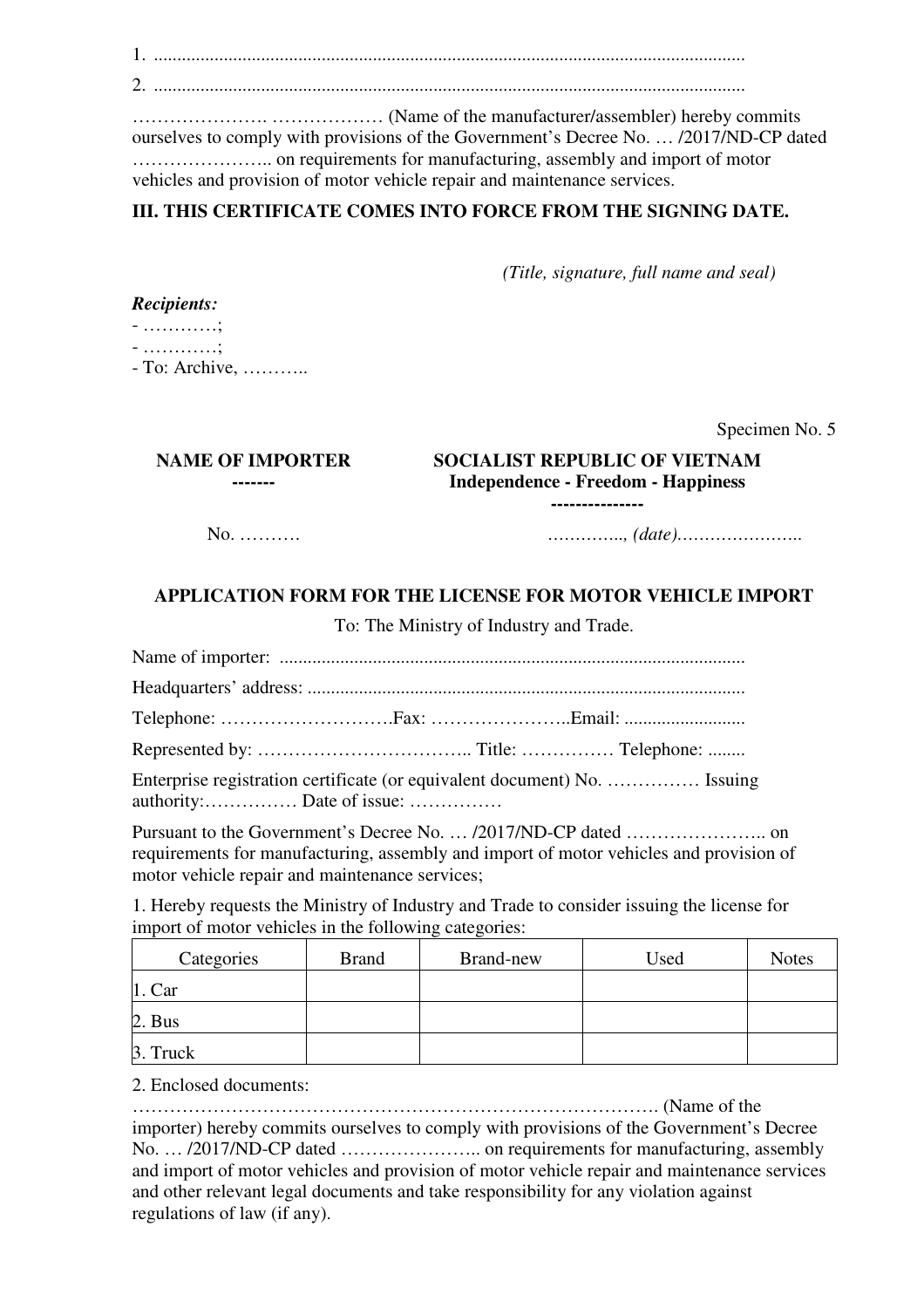#### **Legal representative of the importer**

*(Signature, seal and full name)*

Specimen No. 6

**NAME OF IMPORTER -------** 

**SOCIALIST REPUBLIC OF VIETNAM Independence - Freedom - Happiness** 

**---------------**

No. ………. *………….., (date)……………………* 

# **APPLICATION FORM FOR REVISION OF THE LICENSE FOR MOTOR VEHICLE IMPORT**

To: The Ministry of Industry and Trade.

Name of importer: .................................................................................................... Headquarters' address: ............................................................................................. Telephone: ……………………….Fax: …………………..Email: .......................... Represented by: …………………………….. Title: ……………….. Telephone: ... Enterprise registration certificate (or equivalent document) No. …………… Issuing authority:…………… Date of issue: …………… License for motor vehicle import No. ………………. dated ……………………….. 1. Hereby requests the Ministry of Industry and Trade to consider issuing the revised license for motor vehicle import with the following information: a) Old information: ................................................................................................... b) New information: ................................................................................................. 2. Reasons: ................................................................................................................

3. Enclosed documents: ............................................................................................

*……….. (Name of the importer)* hereby commits ourselves to comply with provisions of the Government's Decree No. … /2017/ND-CP dated ………………….. on requirements for manufacturing, assembly and import of motor vehicles and provision of motor vehicle repair and maintenance services and other relevant legal documents and take responsibility for any violation against regulations of law (if any).

**Legal representative of the importer** 

*(Signature, seal and full name)*

Specimen No. 7

**NAME OF IMPORTER -------** 

**SOCIALIST REPUBLIC OF VIETNAM Independence - Freedom - Happiness ---------------**

No. ………. *………….., (date)……………………* 

# **APPLICATION FORM FOR REISSUE OF THE LICENSE FOR MOTOR VEHICLE IMPORT**

To: The Ministry of Industry and Trade.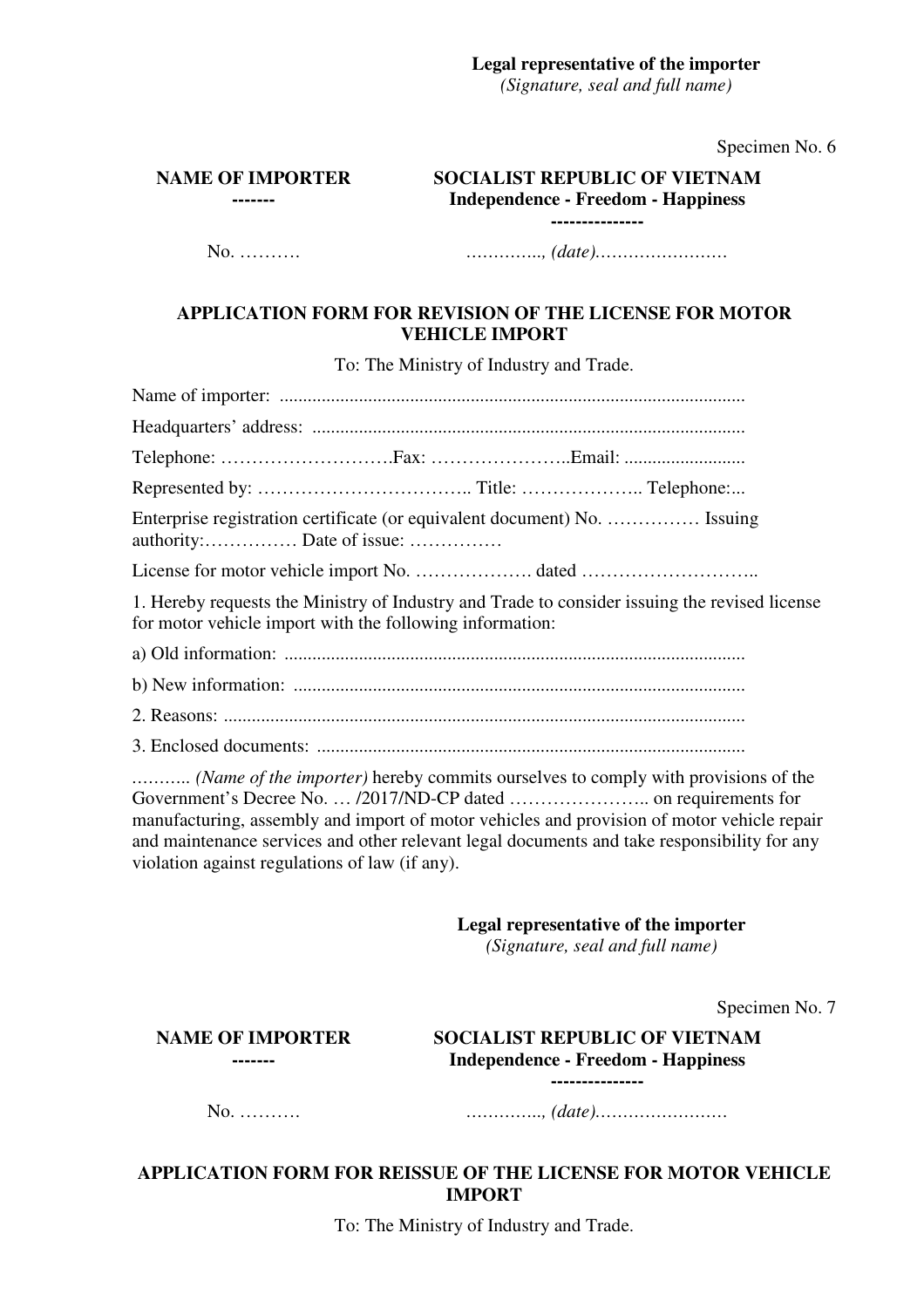| Enterprise registration certificate (or equivalent document) No.  Issuing<br>authority: Date of issue:               |  |
|----------------------------------------------------------------------------------------------------------------------|--|
|                                                                                                                      |  |
| 1. Hereby requests the Ministry of Industry and Trade to consider reissuing the license for<br>motor vehicle import. |  |

2. Reasons: .................................................................................................................

3. Enclosed documents: .............................................................................................

………………... *(Name of the importer)* hereby commits ourselves to comply with provisions of the Government's Decree No. … /2017/ND-CP dated ………………….. on requirements for manufacturing, assembly and import of motor vehicles and provision of motor vehicle repair and maintenance services and other relevant legal documents and take responsibility for any violation against regulations of law (if any).

# **Legal representative of the importer**

*(Signature, seal and full name)*

Specimen No. 8

#### **MINISTRY OF INDUSTRY AND TRADE ------- SOCIALIST REPUBLIC OF VIETNAM Independence - Freedom - Happiness ---------------** No. ……/ *………….., (date)…………………*

# **LICENSE FOR MOTOR VEHICLE IMPORT**

Pursuant to the Government's Decree No. … /2017/ND-CP dated ………………….. on functions, tasks, power and organizational structure of the Ministry of Industry and Trade;

Pursuant to the Government's Decree No. … /2017/ND-CP dated ………………….. on requirements for manufacturing, assembly and import of motor vehicles and provision of motor vehicle repair and maintenance services;

Considering the application for the license for motor vehicle import No. ... dated ........... submitted by .............. (name of the importer),

The Ministry of Industry and Trade hereby issues the license for motor vehicle import to the following importer:

# **I. INFORMATION ABOUT THE IMPORTER**

- Name of importer: ..................................................................................................

- Address: ………………………….. Telephone: ..................... Fax: ………….. Email:

- Enterprise registration certificate (or equivalent document) No. …………… Issuing authority:…………… Date of issue: ……………

- Address of the motor vehicle service center: ..........................… Telephone:

…………………

# **II. CONTENTS OF THE LICENSING**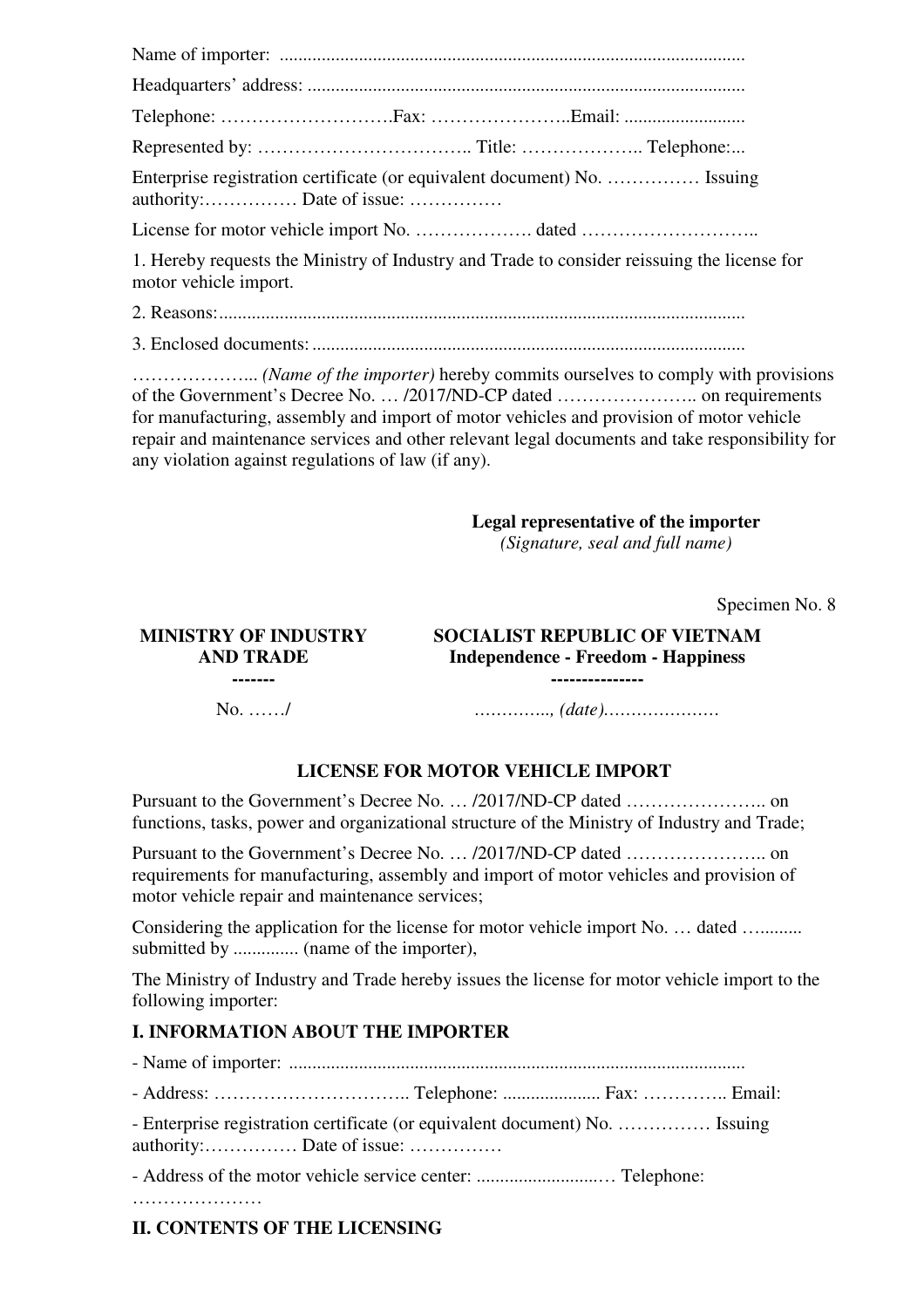……. (Name of the importer) shall be entitled to import motor vehicles in the following categories:

| Categories     | <b>Brand</b> | Brand-new | Used | <b>Notes</b> |
|----------------|--------------|-----------|------|--------------|
| $\vert$ 1. Car |              |           |      |              |
| $2. Bus$       |              |           |      |              |
| 3. Truck       |              |           |      |              |

………………………. (Name of the importer) hereby commits ourselves to comply with provisions of the Government's Decree No. … /2017/ND-CP dated ………………….. on requirements for manufacturing, assembly and import of motor vehicles and provision of motor vehicle repair and maintenance services.

# **III. THIS LICENSE COMES INTO FORCE FROM THE SIGNING DATE.**

*(Title, signature, full name and seal)*

#### *Recipients:*

- …………; - …………; - To: Archive, ………..

Specimen No. 9

#### **INSPECTING AUTHORITY ------- SOCIALIST REPUBLIC OF VIETNAM Independence - Freedom - Happiness ---------------**

# **RECORD ON INSPECTION OF MANUFACTURER/ASSEMBLER**

Pursuant to the Decision No. ………/QD-……… dated …………….... by ………………(name of inspecting authority) on setting up an inspectorate to inspect motor vehicle manufacturing/assembly, today, at ………. on ……………….., the inspectorate has carried out inspection of the manufacturer/assembler: …………………… with the following results:

# **I. GENERAL INFORMATION**

1. Name of inspected manufacturer/assembler:

…………………………………………………………………

#### Address:

……………………………………………………………………………………………

Telephone: …………………………………………………. Fax:

………………………………

2. Enterprise registration certificate/Business registration certificate No. …………… Issuing authority:…………… Date of issue: ……………

3. Certificate of eligibility for motor vehicle manufacturing/assembly No. ……………. Issuing authority: ................... Date of issue: …………… (if any).

4. The inspectorate is established according to the Decision No.

……………………………………….

5. Names of the inspectorate's members: ……………………………………….

6. Representative of the manufacturer/assembler: ……………………………Title:

………………………

# **II. INSPECTION CONTENTS AND RESULTS**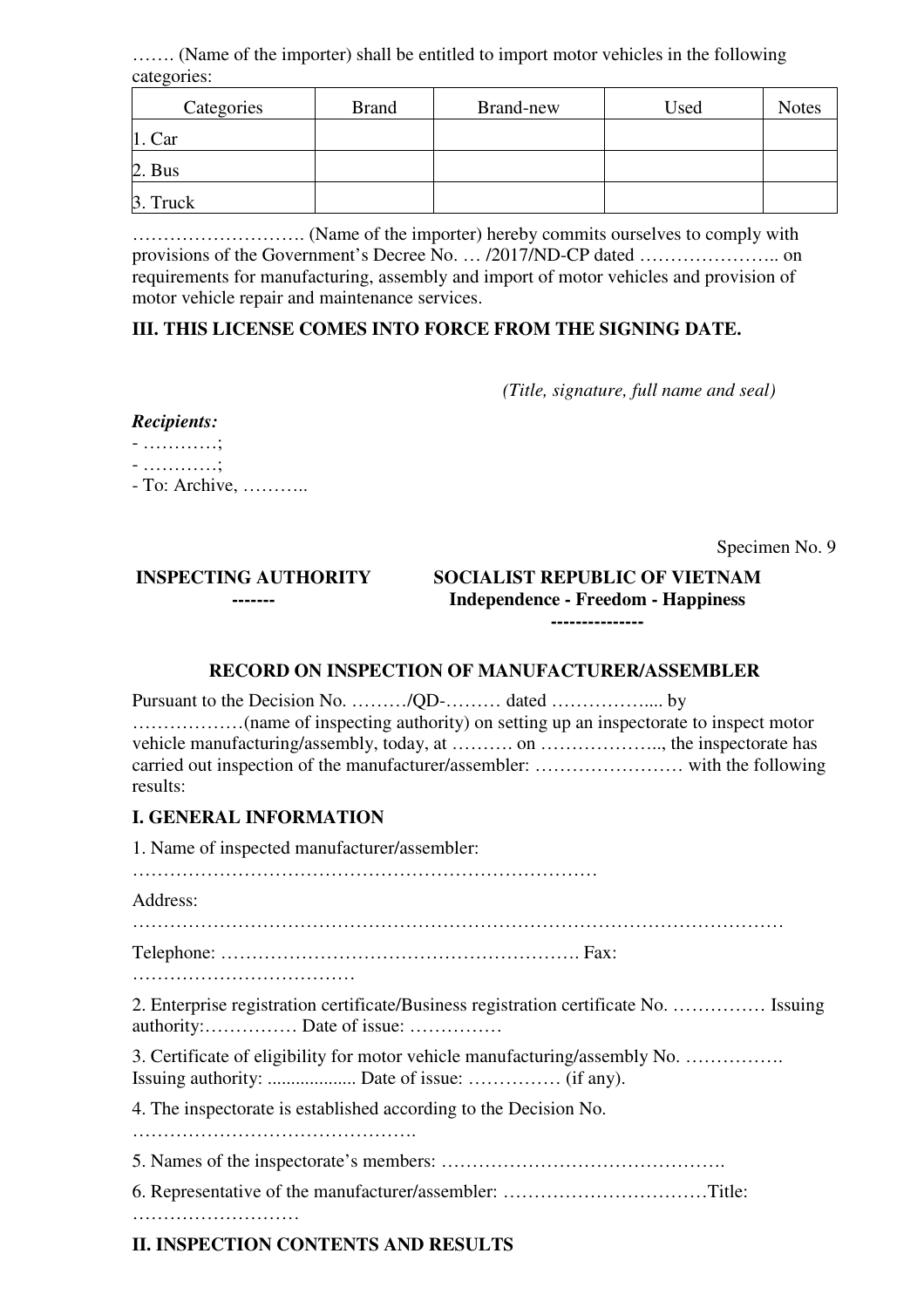Carrying out inspections of the compliance with provisions of the Government's Decree No. … /2017/ND-CP dated ………………….. on requirements for manufacturing, assembly and import of motor vehicles and provision of motor vehicle repair and maintenance services.

|                   |                                                                                                     | <b>Result</b> |               | <b>Notes</b> |
|-------------------|-----------------------------------------------------------------------------------------------------|---------------|---------------|--------------|
| No.               | <b>Inspected items</b>                                                                              |               | <b>Failed</b> |              |
|                   | A. Requirements for facilities                                                                      |               |               |              |
| <b>I. Factory</b> |                                                                                                     |               |               |              |
| 1                 | Area                                                                                                |               |               |              |
| $\overline{2}$    | Floor                                                                                               |               |               |              |
| 3                 | Diagrams of the overall technological process and each<br>stage of production and assembly process  |               |               |              |
| $\overline{4}$    | Other auxiliary systems and facilities for production and<br>assembly                               |               |               |              |
|                   | <b>II. Assembly lines</b>                                                                           |               |               |              |
| 1                 | Chassis and body assembly line                                                                      |               |               |              |
| $\overline{2}$    | Assembly line of subassemblies                                                                      |               |               |              |
| 3                 | Assembly line of motor vehicles                                                                     |               |               |              |
| $\overline{4}$    | Quantity, types and specifications of the equipment, tools<br>and attachments for the assembly line |               |               |              |
|                   | <b>III. Welding lines</b>                                                                           |               |               |              |
| 1                 | Welding machines, welding equipment and attachments                                                 |               |               |              |
| $\overline{2}$    | System of lifting, lowering, transporting specialized<br>attachments with the welding line          |               |               |              |
| 3                 | Welding parts of motor vehicle bodies                                                               |               |               |              |
|                   | <b>IV. Painting lines</b>                                                                           |               |               |              |
| 1                 | Automatic or semi-automatic painting line                                                           |               |               |              |
| $\mathbf{2}$      | Painting technology                                                                                 |               |               |              |
| 3                 | Equipment used to check the quality criteria for paint layers                                       |               |               |              |
|                   | V. Product quality control lines                                                                    |               |               |              |
| $\mathbf{1}$      | Specialized inspection equipment for each stage of<br>assembly                                      |               |               |              |
| $\overline{2}$    | Equipment for inspection of finished motor vehicle norms                                            |               |               |              |
| 3                 | Computer system to store inspection results of finished<br>assembled motor vehicle norms            |               |               |              |
|                   | VI. Motor vehicle testing roads                                                                     |               |               |              |
| 1                 | Minimum length                                                                                      |               |               |              |
| $\overline{2}$    | Flat road                                                                                           |               |               |              |
| 3                 | Gravel road                                                                                         |               |               |              |
| 4                 | Rough road                                                                                          |               |               |              |
| 5                 | Wavy road                                                                                           |               |               |              |
| 6                 | Road having upper and lower slopes                                                                  |               |               |              |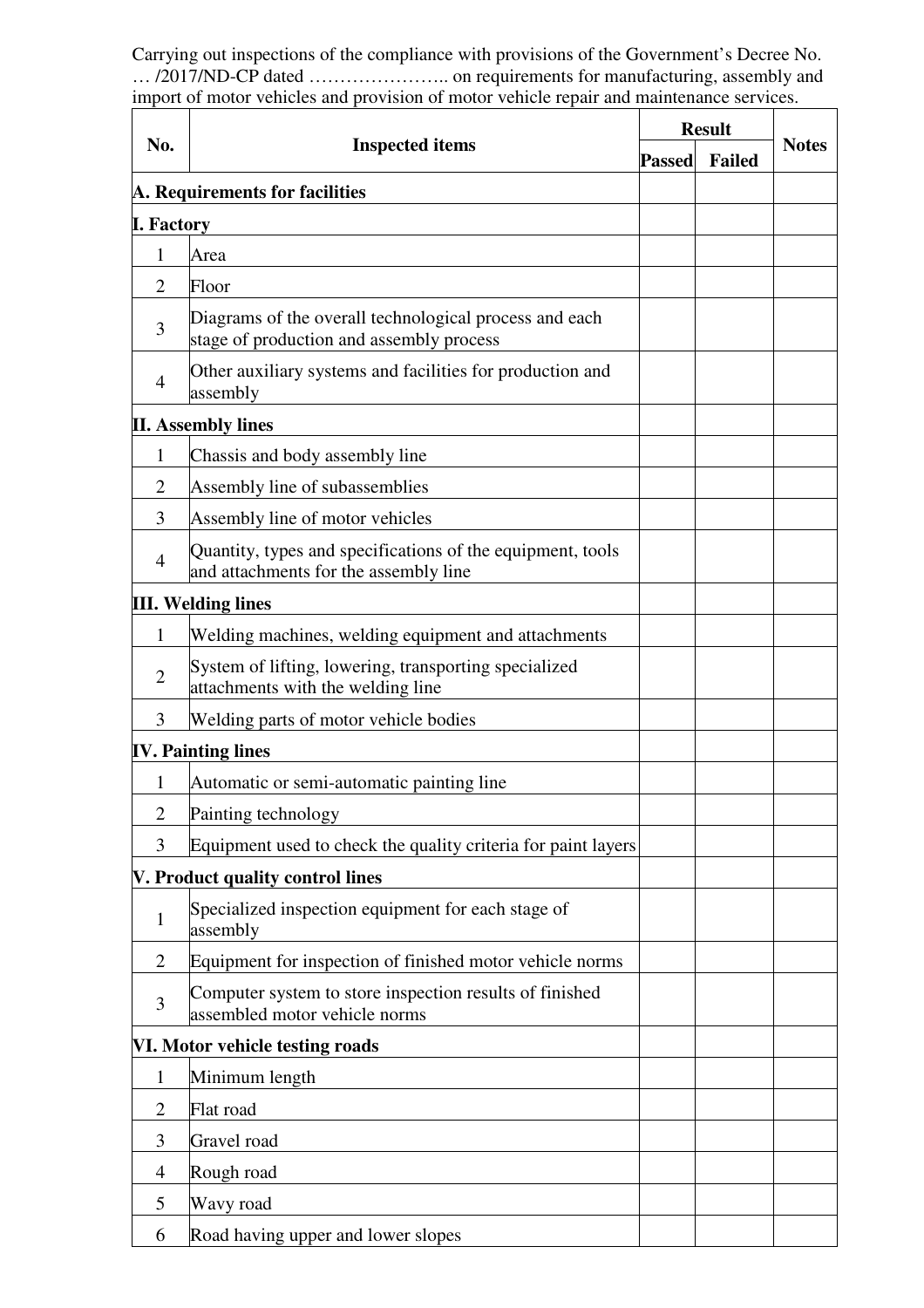|   | Wet road                                                                                   |  |  |
|---|--------------------------------------------------------------------------------------------|--|--|
| 8 | Curved road                                                                                |  |  |
|   | <b>B.</b> Personnel qualifications                                                         |  |  |
|   | Qualifications of people in charge of motor vehicle<br>production lines and assembly lines |  |  |
|   | C. Occupational safety and hygiene, fire safety and<br>environmental safety                |  |  |
|   | Personnel responsible for occupational safety and hygiene                                  |  |  |
| 2 | Plans for occupational safety and hygiene                                                  |  |  |
| 3 | Fire safety and fire fighting plan                                                         |  |  |
|   | Documents on environmental safety of the motor vehicle<br>factory                          |  |  |

#### **III. CONCLUSION**

#### **1. Assessment**

a) Passed items: ........................................................................................................

b) Failed items: .........................................................................................................

#### **2. Recommendations**

a) Recommendations offered to the manufacturer/assembler by the inspectorate ....

b) Recommendations offered to the inspectorate by the manufacturer/assembler

...................................................................................................................................

#### **3. Conclusion**

 ................................................................................................................................... ...................................................................................................................................

The inspection is finished at ..................... on...........................

This record is made into 2 copies with the same contents, 1 of which is given to the inspectorate and the other to the inspected manufacturer/assembler. The two parties mentioned above have understood and recognized the contents stated herein and agreed to put their signatures below.

> **Legal representative of the manufacturer/assembler**  *(Signature and seal)*

**Chief Inspector**  *(Signature)*

Specimen No. 10

**NAME OF MANUFACTURER/ ASSEMBLER -------** 

**SOCIALIST REPUBLIC OF VIETNAM Independence - Freedom - Happiness ---------------**

No. ………./ *………….., (date)……………………* 

**REPORT ON MOTOR VEHICLE MANUFACTURING/ASSEMBLY**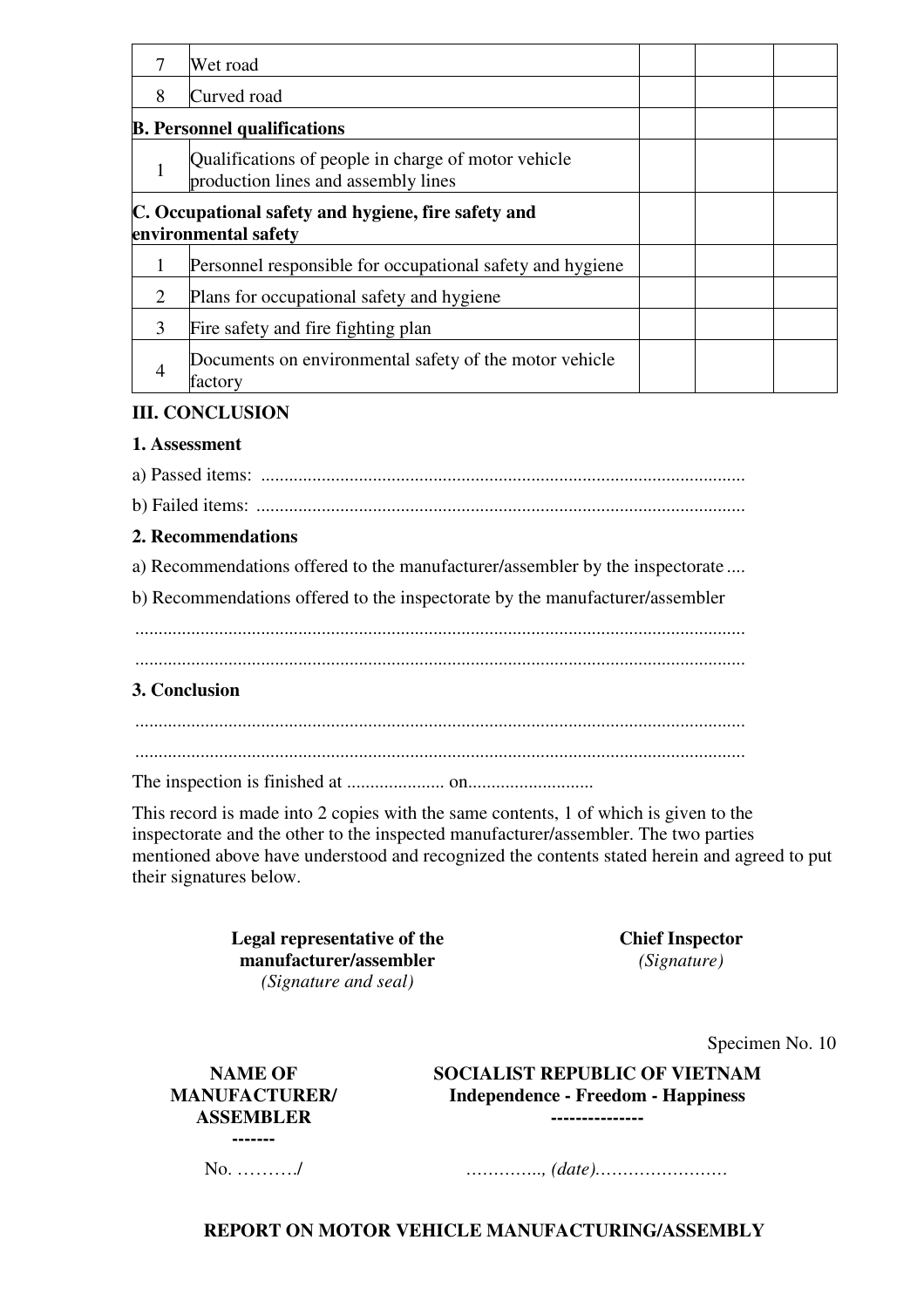#### In (year)………

#### To: The Ministry of Industry and Trade.

Name of manufacturer/assembler: ............................................ ……………………. Headquarters' address: …………………………….. Telephone: ..................... Fax: Certificate of eligibility for motor vehicle manufacturing/assembly No. ……………. Date of issue: ………………….

Pursuant to the Government's Decree No. … /2017/ND-CP dated ………………….. on requirements for manufacturing, assembly and import of motor vehicles and provision of motor vehicle repair and maintenance services;

………… (Name of the manufacturer/assembler) hereby reports motor vehicle manufacturing/assembly in (year)............ as follows:

| <b>Categories</b>         | Quantity | <b>Value</b> | <b>Notes</b> |
|---------------------------|----------|--------------|--------------|
| 1. Car                    |          |              |              |
| a)                        |          |              |              |
| $\mathbf{b}$              |          |              |              |
| 2. Bus                    |          |              |              |
| a)                        |          |              |              |
| $\mathbf{b}$              |          |              |              |
| 3. Truck                  |          |              |              |
| $\bf{a}$                  |          |              |              |
| $\mathbf{b}$              |          |              |              |
| 4. Single-purpose vehicle |          |              |              |
| a)                        |          |              |              |
| $\mathbf{b}$              |          |              |              |

………*(Name of the manufacturer/assembler)* hereby declares that the above-mentioned declaration is true.

# **Legal representative of the manufacturer/assembler**

*(Full name, signature and seal)*

Specimen No. 11

# **SOCIALIST REPUBLIC OF VIETNAM Independence - Freedom - Happiness**

**---------------**

**NAME OF IMPORTER -------** 

No. …../. *………….., (date)……………………….*

# **REPORT ON MOTOR VEHICLE IMPORT**

In  $(year)$ ………

To: The Ministry of Industry and Trade.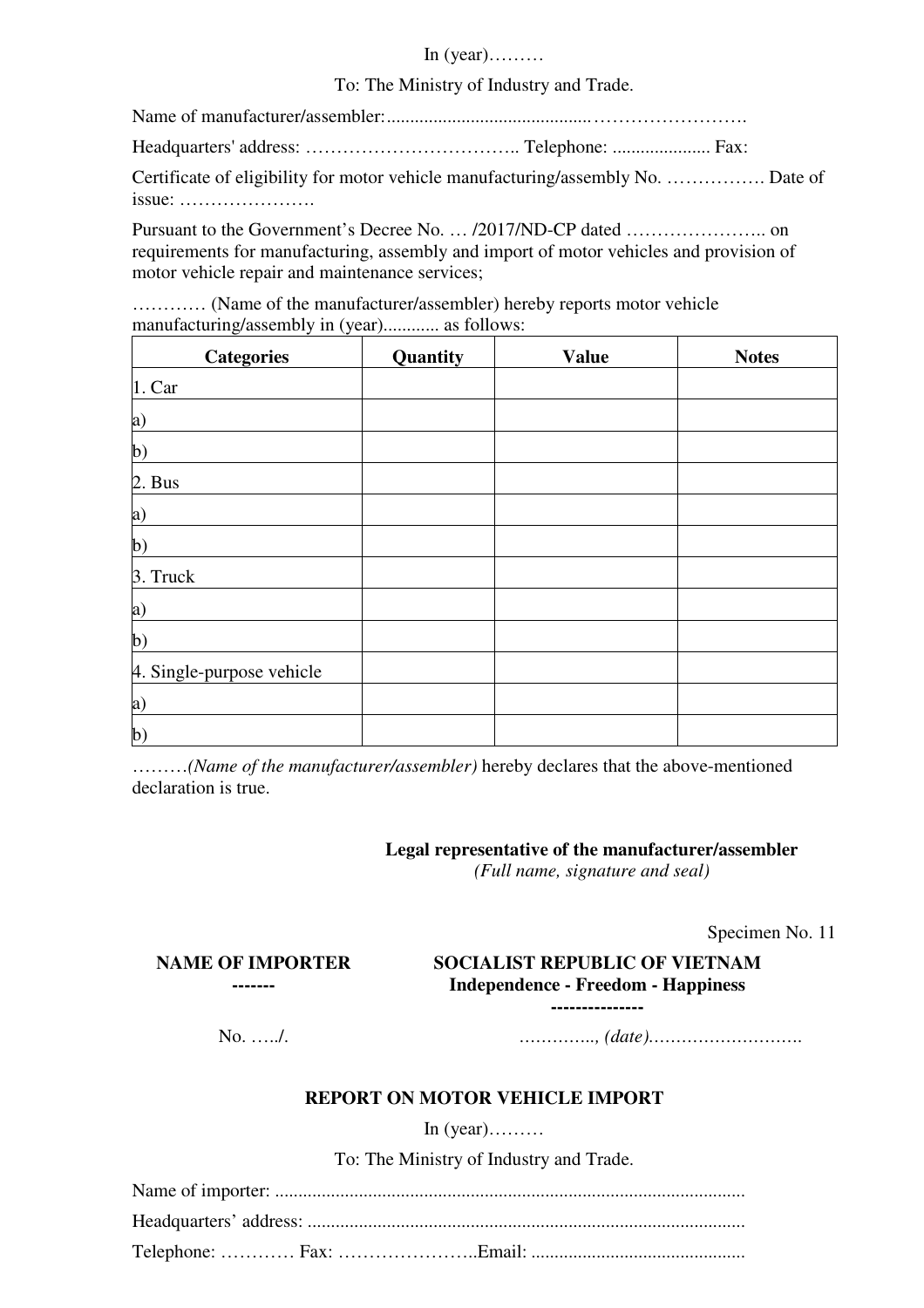License for motor vehicle import No. ………………. dated ………………………..

Pursuant to the Government's Decree No. … /2017/ND-CP dated ………………….. on requirements for manufacturing, assembly and import of motor vehicles and provision of motor vehicle repair and maintenance services;

|          | (Name of the importer) hereby reports motor vehicle import in (year) as |  |  |
|----------|-------------------------------------------------------------------------|--|--|
| follows: |                                                                         |  |  |

| <b>Categories</b>            | <b>Quantity Value</b> | Import<br>declaration<br>(No., date of<br>issue) | <b>Checkpoint</b> Condition<br>of import (brand- | new/used) | <b>Notes</b> |
|------------------------------|-----------------------|--------------------------------------------------|--------------------------------------------------|-----------|--------------|
| 1. Car                       |                       |                                                  |                                                  |           |              |
| a)                           |                       |                                                  |                                                  |           |              |
| $\mathbf{b}$                 |                       |                                                  |                                                  |           |              |
| 2. Bus                       |                       |                                                  |                                                  |           |              |
| a)                           |                       |                                                  |                                                  |           |              |
| $\mathbf{b}$                 |                       |                                                  |                                                  |           |              |
| 3. Truck                     |                       |                                                  |                                                  |           |              |
| a)                           |                       |                                                  |                                                  |           |              |
| $\mathbf{b}$                 |                       |                                                  |                                                  |           |              |
| 4. Single-purpose<br>vehicle |                       |                                                  |                                                  |           |              |
| a)                           |                       |                                                  |                                                  |           |              |
| $\mathbf{b}$                 |                       |                                                  |                                                  |           |              |

………….. *(Name of the importer)* hereby declares that the above-mentioned declaration is true.

### **Legal representative of the importer**

*(Signature, seal and full name)*

Specimen No. 12

#### **SOCIALIST REPUBLIC OF VIETNAM Independence - Freedom - Happiness ---------------**

**NAME OF MOTOR VEHICLE SERVICE CENTER -------** 

No. …… *………….., (date)………………………..*

# **APPLICATION FORM FOR THE CERTIFICATE OF ELIGIBLE MOTOR VEHICLE SERVICE CENTER**

To: The Vietnam Register.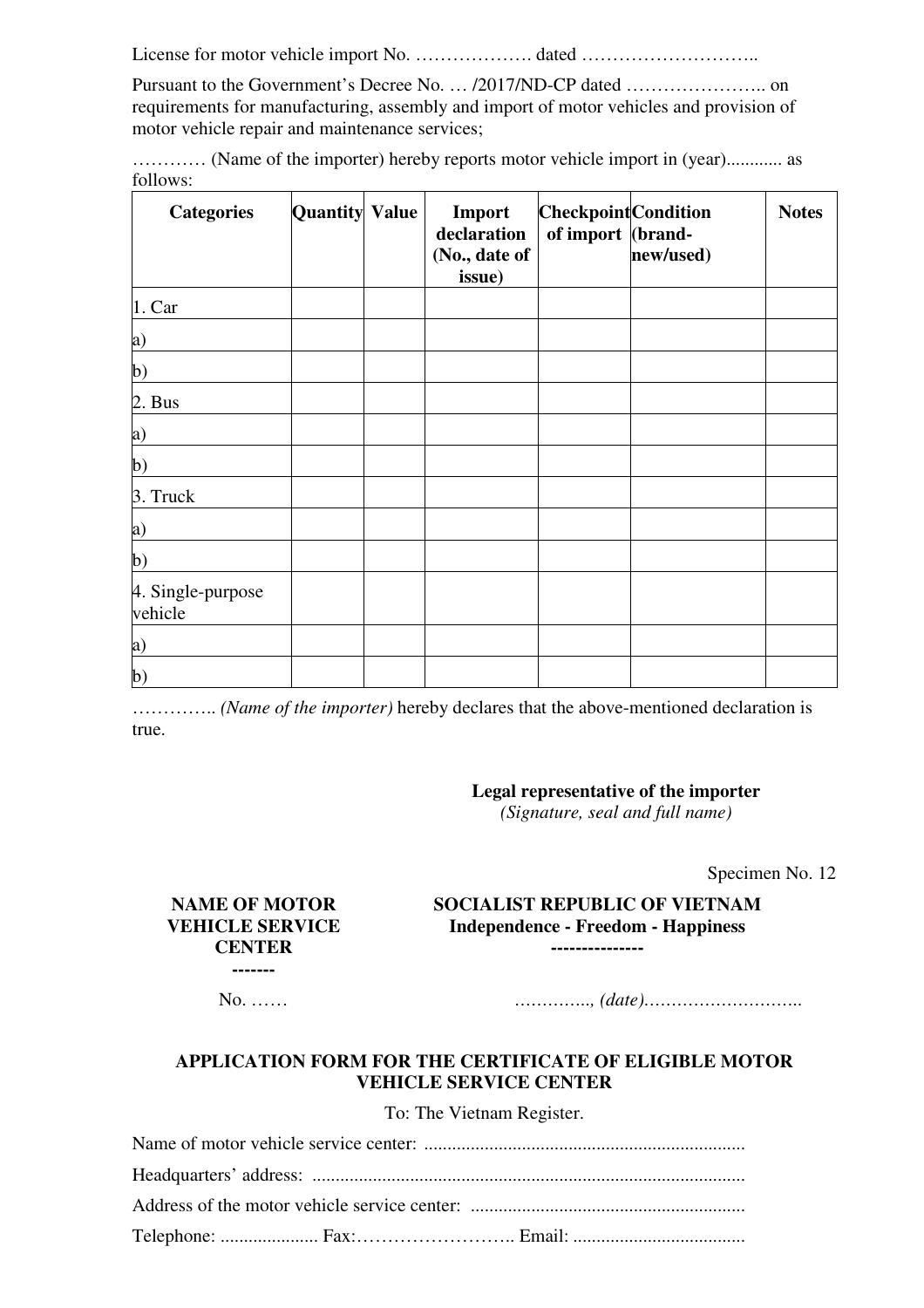Investment certificate/Enterprise registration certificate/Business registration certificate No. …………… Issuing authority:…………… Date of issue: ……………

Name of manufacturer/importer (\*) : ..........................................................................

Address: ....................................................................................................................

1. Hereby requests the Vietnam Register to assess and consider issuing the certificate of eligible motor vehicle service center specialized in the following motor vehicle categories in accordance with provisions of the Government's Decree No. … /2017/ND-CP dated ………………….. on requirements for manufacturing, assembly and import of motor vehicles and provision of motor vehicle repair and maintenance services:

a) ……………… *(car, bus, truck, single-purpose vehicle, etc.)*

b) ...

2. Enclosed documents:

...................................................................................................................................

…………… (Name of the motor vehicle service center) hereby commits ourselves to fulfill the requirements for trading in motor vehicle repair/maintenance services stated in the Government's Decree No. … /2017/ND-CP dated ………………….. and other relevant legal documents.

> **Legal representative of the motor vehicle service center**  *(Full name, signature and seal)*

# *Notes:*

 $(*)$  Not required if the motor vehicle service center applies for the certificate but does not perform warranty or repair for a manufacturer/importer.

Specimen No. 13

# **RECORD ON CAPACITY AND FACILITIES OF THE MOTOR VEHICLE SERVICE CENTER**

| No.            | <b>Brand</b> | Quantity | <b>Notes</b> |
|----------------|--------------|----------|--------------|
| $\mathbf{1}$   | Car          |          |              |
| a)             |              |          |              |
| b)             |              |          |              |
| $\cdots$       |              |          |              |
| $\overline{2}$ | <b>Bus</b>   |          |              |
| a)             |              |          |              |
| b)             |              |          |              |
| $\ldots$       |              |          |              |
| $\mathfrak{Z}$ | Truck        |          |              |
| a)             |              |          |              |
| b)             |              |          |              |
| $\cdots$       |              |          |              |

# **I. CATEGORIES**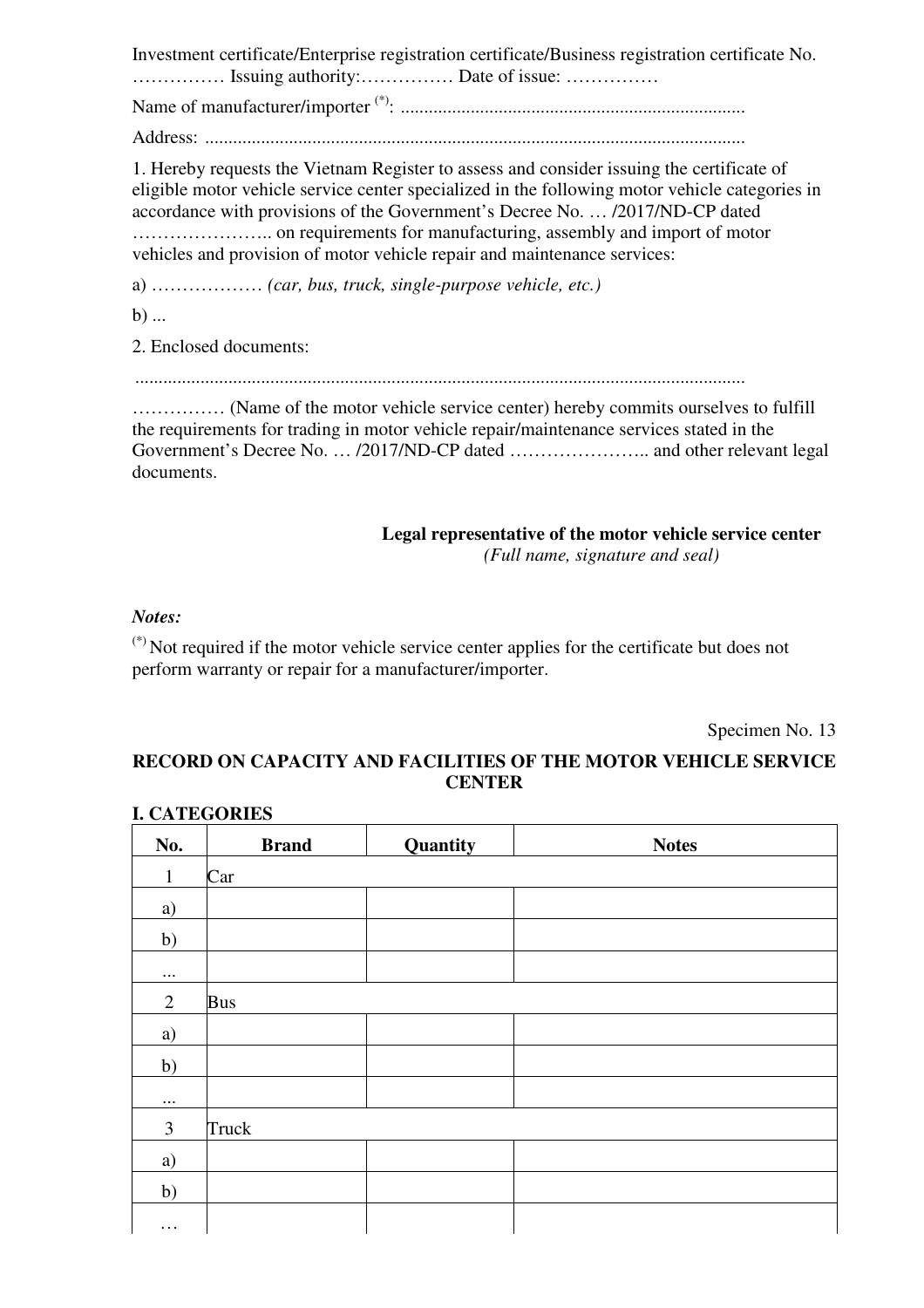|          | Single-purpose vehicle |  |  |  |  |  |  |  |  |  |
|----------|------------------------|--|--|--|--|--|--|--|--|--|
|          |                        |  |  |  |  |  |  |  |  |  |
|          |                        |  |  |  |  |  |  |  |  |  |
| $\cdots$ |                        |  |  |  |  |  |  |  |  |  |

# **II. DESIGN CAPACITY AND OPERATING CAPACITY:**

1. Design capacity: …………………… units/year.

| a) Car/minibus/light truck/motor vehicle with equivalent size | . | units/year. |
|---------------------------------------------------------------|---|-------------|
| b) Medium bus/medium truck/motor vehicle with equivalent size | . | units/year. |
| c) Heavy bus/heavy truck/motor vehicle with equivalent size   | . | units/year. |
|                                                               |   |             |
| a) Car/minibus/light truck/motor vehicle with equivalent size | . | units/year. |
| b) Medium bus/medium truck/motor vehicle with equivalent size | . | units/year. |
| c) Heavy bus/heavy truck/motor vehicle with equivalent size   | . | units/year. |

# **III. GARAGE AREA AND NUMBER OF SLOTS IN THE GARAGE**

| 1. Total common area of the center: | $\dots\dots\dots\dots$ m <sup>2</sup> .        |  |
|-------------------------------------|------------------------------------------------|--|
| 2. Area for repair and maintenance: | $\ldots \ldots \ldots \ldots$ m <sup>2</sup> . |  |

a) Common repair and maintenance area (chassis, engine, power, air conditioner, repair areas of subassemblies and systems)

| - Area:                                                           | .        | m <sup>2</sup> |
|-------------------------------------------------------------------|----------|----------------|
| - Number of slots for repair and maintenance:                     | .        | <b>Slots</b>   |
| a) Car/minibus/light truck/motor vehicle with equivalent size:    | .        | <b>Slots</b>   |
| b) Medium bus/medium truck/motor vehicle with equivalent<br>size: | .        | <b>Slots</b>   |
| c) Heavy bus/heavy truck/motor vehicle with equivalent size:      | .        | <b>Slots</b>   |
| - Number of lifts and repair pits (if any)                        |          |                |
| $+ 2$ -post lift able to lift with the maximum capacity of  kg:   | $\cdots$ | Units          |
| +4-post lift able to lift with the maximum capacity of  kg:       | .        | Units          |
| + Mobile lift able to lift with the maximum capacity of  kg:      |          | Units          |
| $+$ Lift:                                                         | .        | Units          |
| b) Welding and painting areas                                     |          |                |
| - Area:                                                           | .        | m <sup>2</sup> |
| - Number of slots for welding and painting:                       | .        | <b>Slots</b>   |
| + Car/minibus/light truck/motor vehicle with equivalent size:     | .        | Slots          |
| + Medium bus/medium truck/motor vehicle with equivalent<br>size:  | .        | <b>Slots</b>   |
| + Heavy bus/heavy truck/motor vehicle with equivalent size        | .        | <b>Slots</b>   |
| + Number of chambers for painting and drying:                     |          | Chambers       |
| - Number of lifts (if any)                                        |          |                |
| $+ 2$ -post lift able to lift with the maximum capacity of  kg:   | .        | Units          |
| $+$ 4-post lift able to lift with the maximum capacity of , kg:   | .        | Units          |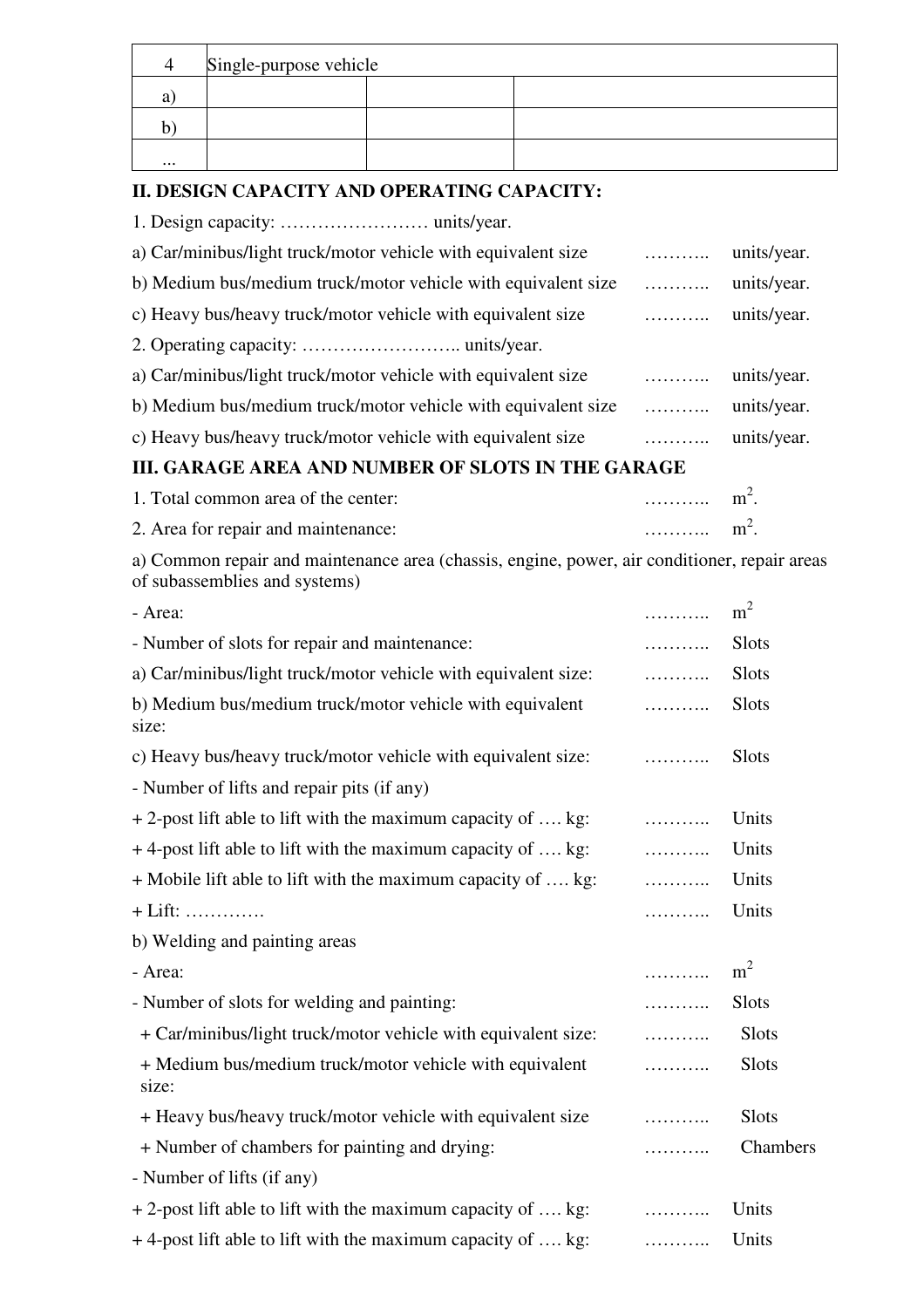| + Mobile lift able to lift with the maximum capacity of  kg:                                                | .        | Units          |
|-------------------------------------------------------------------------------------------------------------|----------|----------------|
| $+$ Lift:                                                                                                   | .        | Units          |
| c) Finished product inspection areas                                                                        |          |                |
| - Area:                                                                                                     | .        | m <sup>2</sup> |
| - Number of slots for finished product inspection:                                                          | .        | <b>Slots</b>   |
| + Car/minibus/light truck/motor vehicle with equivalent size:                                               | .        | Slots          |
| + Medium bus/medium truck/motor vehicle with equivalent<br>size:                                            | .        | Slots          |
| + Heavy bus/heavy truck/motor vehicle with equivalent size                                                  | .        | <b>Slots</b>   |
| - Number of lifts, jacks and inspection pits (if any)                                                       |          |                |
| $+$ Lift:                                                                                                   |          |                |
| • 2-post lift able to lift with the maximum capacity of  kg:                                                | $\cdots$ | Units          |
| • 4-post lift able to lift with the maximum capacity of  kg:                                                | .        | Units          |
| • Mobile lift able to lift with the maximum capacity of  kg:                                                | .        | Units          |
| $\bullet$ Lift:                                                                                             | .        | Units          |
| + Inspection pits                                                                                           |          |                |
| • Quantity                                                                                                  |          |                |
| d) Motor vehicle wash area                                                                                  |          |                |
| - Area:                                                                                                     | .        | m <sup>2</sup> |
| - Number of slots for motor vehicle wash:                                                                   | .        | <b>Slots</b>   |
| + Car/minibus/light truck/motor vehicle with equivalent size:                                               | .        | <b>Slots</b>   |
| + Medium bus/medium truck/motor vehicle with equivalent<br>size:                                            |          | Slots          |
| + Heavy bus/heavy truck/motor vehicle with equivalent size:                                                 | .        | <b>Slots</b>   |
| Notes:                                                                                                      |          |                |
| + Area of 1 slot for maintenance/repair of a car/minibus/light<br>truck/motor vehicle with equivalent size: |          | m <sup>2</sup> |
|                                                                                                             |          |                |
| + Area of 1 slot for maintenance/repair of a medium bus/medium<br>truck/motor vehicle with equivalent size: | .        | m <sup>2</sup> |
|                                                                                                             |          |                |
| + Area of 1 slot for maintenance/repair of a heavy bus/heavy<br>truck/motor vehicle with equivalent size:   |          | m <sup>2</sup> |
| Length: x Width:                                                                                            |          |                |

**IV. FACILITIES** *(see the list of facilities used for motor vehicle repair/maintenance services attached for more details)*

**V. PERSONNEL** *(see the list of personnel working for the motor vehicle service center attached for more details)*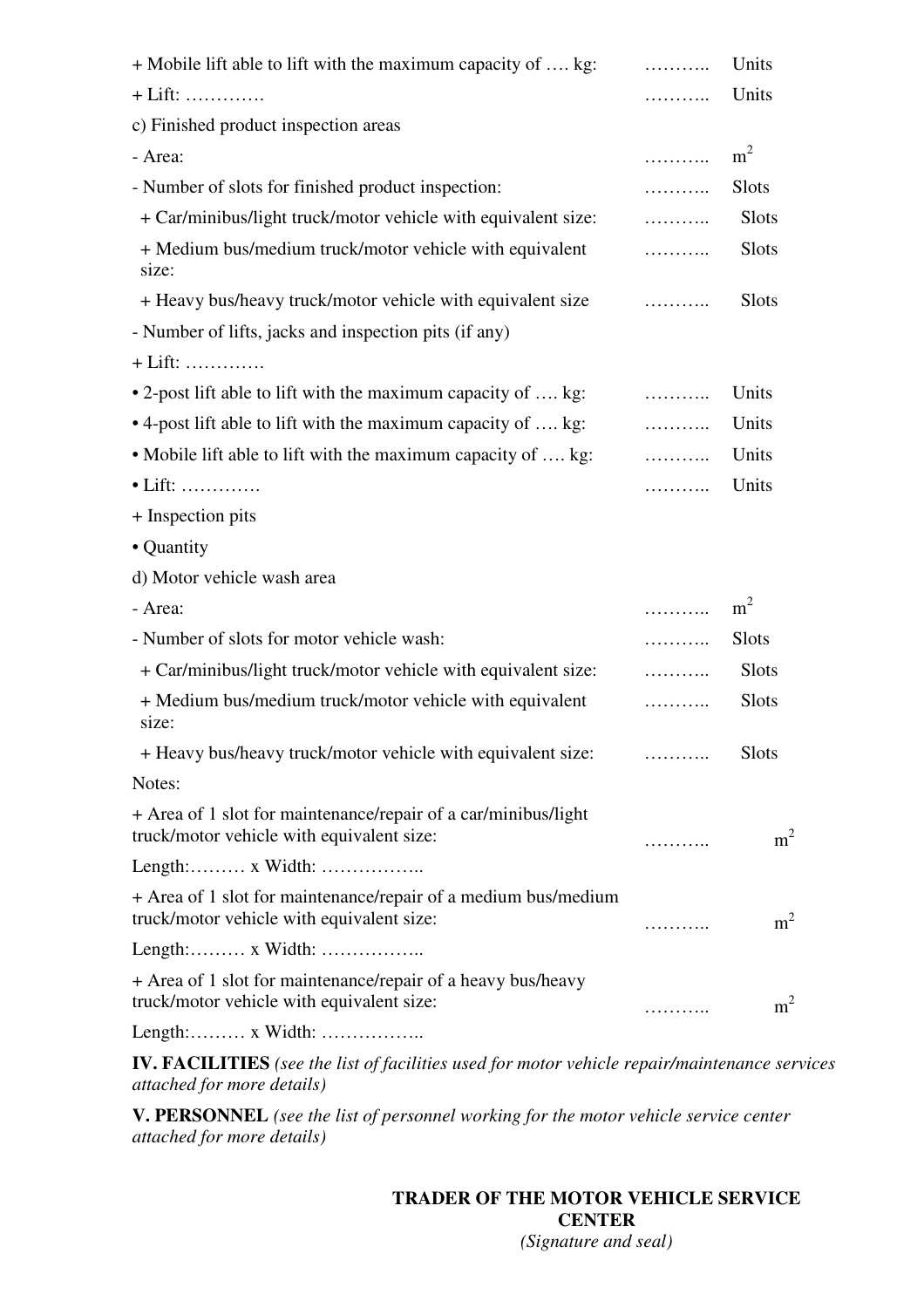#### **NAME OF MOTOR VEHICLE SERVICE CENTER -------**

**SOCIALIST REPUBLIC OF VIETNAM Independence - Freedom - Happiness ---------------**

No. ………. *………….., (date)…………………* 

#### **APPLICATION FORM FOR REVISION/REISSUE OF THE CERTIFICATE OF ELIGIBLE MOTOR VEHICLE SERVICE CENTER**

To: The Vietnam Register.

Name of motor vehicle service center: ..................................................................... Headquarters' address: .............................................................................................. Address of the motor vehicle service center: ............................................................ Telephone: …………………………………………………. Fax:………………………… Email: Investment certificate/Enterprise registration certificate/Business registration certificate No. …………… Issuing authority:…………… Date of issue: …………… (\*) Name of manufacturer/importer: ........................................................................... (\*) Address: ................................................................................................................ Certificate of eligible motor vehicle service center No. … dated ………………….. 1. Hereby requests the Vietnam Register to consider revision/reissue of the certificate of eligible motor vehicle service center specialized in the following motor vehicle categories in accordance with provisions of the Government's Decree No. … /2017/ND-CP dated ………………….. on requirements for manufacturing, assembly and import of motor vehicles and provision of motor vehicle repair and maintenance services: a) …………….. *(car, bus, truck, single-purpose vehicle, etc.)*  $b)$  ... 2. Reasons: ................................................................................................................................... 3. Enclosed documents:

……….. (Name of the motor vehicle service center) hereby commits ourselves to fulfill the requirements for trading in motor vehicle repair/maintenance services stated in the Government's Decree No. … /2017/ND-CP dated ………………….. and other relevant legal documents.

# **Legal representative of the motor vehicle service center**

*(Full name, signature and seal)*

#### *Notes:*

(\*) Not required if the motor vehicle service center applies for the certificate but does not perform warranty or repair for a manufacturer/importer.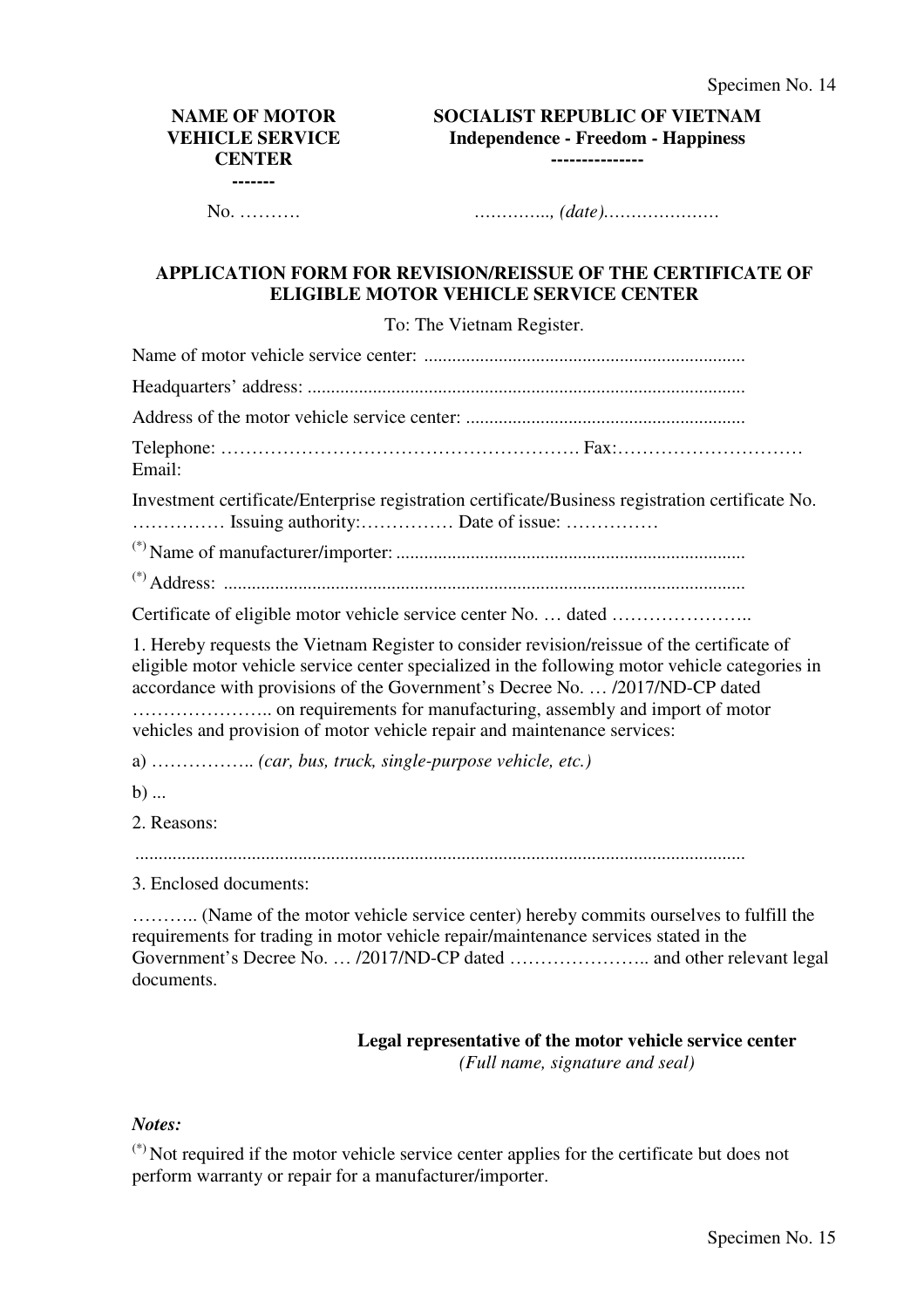# **CERTIFICATE OF ELIGIBLE MOTOR VEHICLE SERVICE CENTER**

#### MINISTRY OF TRANSPORT **VIETNAM REGISTER -------**

# **SOCIALIST REPUBLIC OF VIETNAM Independence - Freedom - Happiness**

**---------------**

No. ……….

# **CERTIFICATE OF ELIGIBLE MOTOR VEHICLE SERVICE CENTER**

| Pursuant to the Government's Decree No.  /2017/ND-CP dated |  |
|------------------------------------------------------------|--|
|                                                            |  |
|                                                            |  |

### **THE VIETNAM REGISTER HEREBY CERTIFIES**

Name of motor vehicle service center:

Headquarters' address:

Address of the motor vehicle service center:

Investment certificate/Enterprise registration certificate/Business registration certificate No. …………… Date of issue: ……………

Categories:

Name of manufacturer/assembler/importer: Address:

The above-mentioned center has been inspected and assessed in accordance with the national standard TCVN 11794.

> *Hanoi, (date)……………..*  **GENERAL DIRECTOR**

*Notes: The center trader shall comply with regulations of law on legal operation at the registered address and take responsibility therefor.*

Specimen No. 16

#### **REPORT ON OPERATION OF THE MOTOR VEHICLE SERVICE CENTER**

|                               | In $(year)$                                                |    |    |             |    |   |   |  |    |                                                                         |    |    |    |
|-------------------------------|------------------------------------------------------------|----|----|-------------|----|---|---|--|----|-------------------------------------------------------------------------|----|----|----|
| $\overline{\mathbf{N}}$<br>0. | <b>Statistics</b>                                          | ry | ry | $\mathbf h$ | il | V | e |  | st | Janua FebruaMarc Apr Ma Jun Jul Augu Septemb Octob Novemb Decemb <br>er | er | er | er |
|                               | Number of<br>regularly<br>maintaine<br>d motor<br>vehicles |    |    |             |    |   |   |  |    |                                                                         |    |    |    |
|                               |                                                            |    |    |             |    |   |   |  |    |                                                                         |    |    |    |